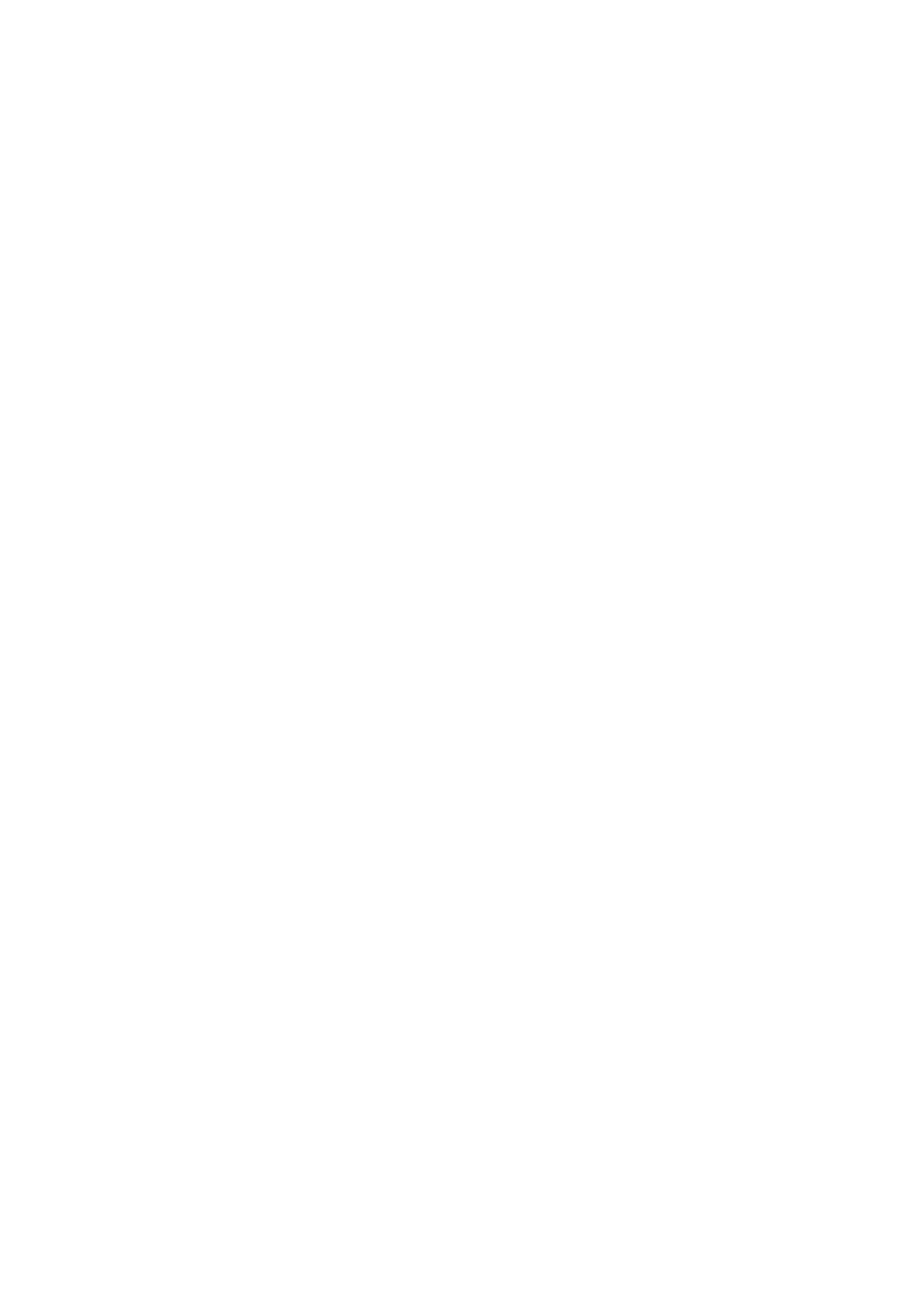#### ELECTORAL GUIDELINES 215.

## **INFORMATION**

**for International Observers Election of Members of Parliament and National Referendums 3 April, 2022**

> Budapest 2022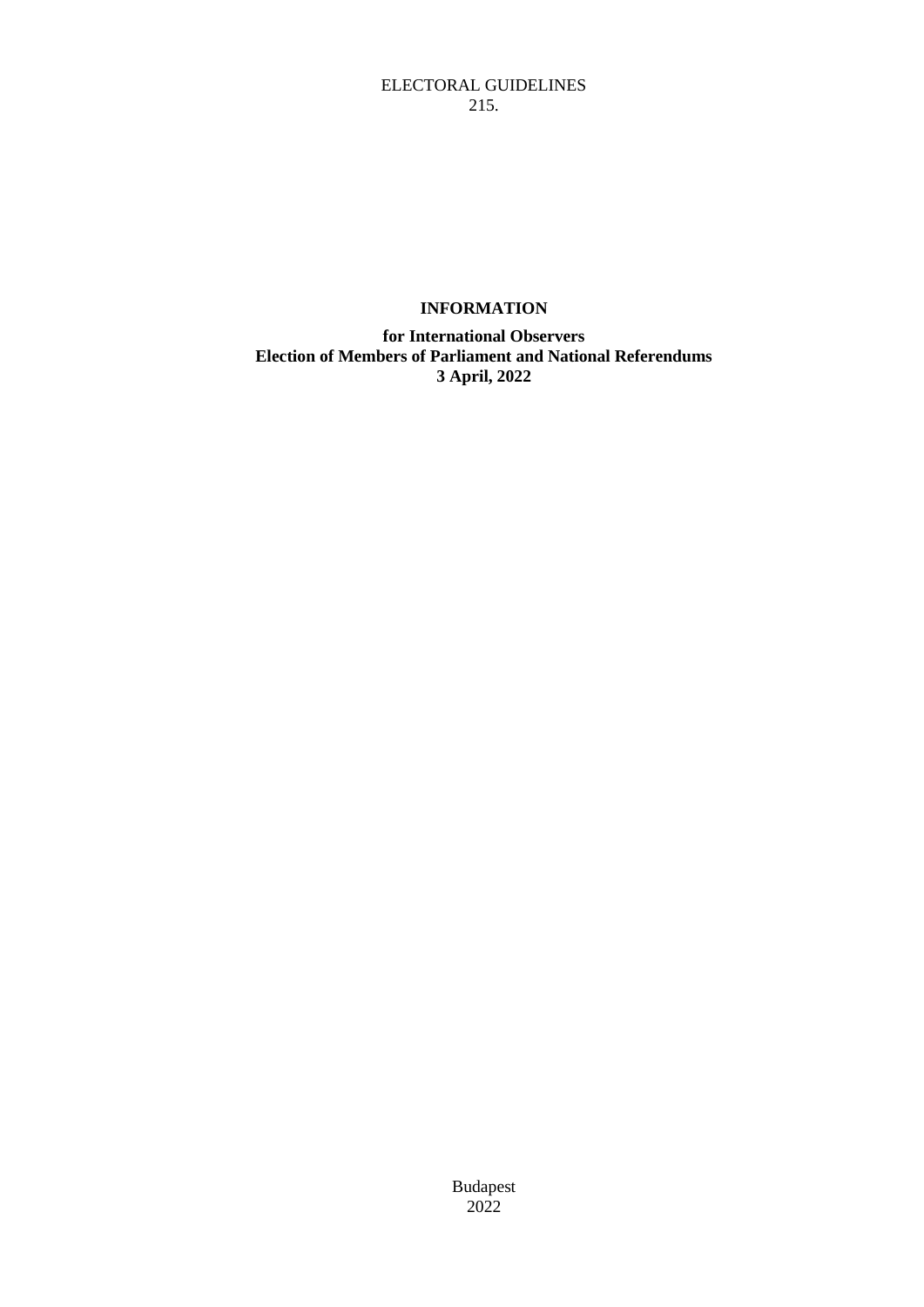

Editor of Series 'Electoral Guidelines':

## **DR. ATTILA NAGY**

President of the National Election Office

**Authors:** dr. Katalin Kibédi-Varga Attila Péteri

### **Editor:**

dr. Attila Nagy

## **Responsible publisher:**

dr. Attila Nagy

#### **Publisher:**

National Election Office 3 Alkotmány street, 1054 Budapest

> ISSN: 1788-411X ISSN: 1216-5530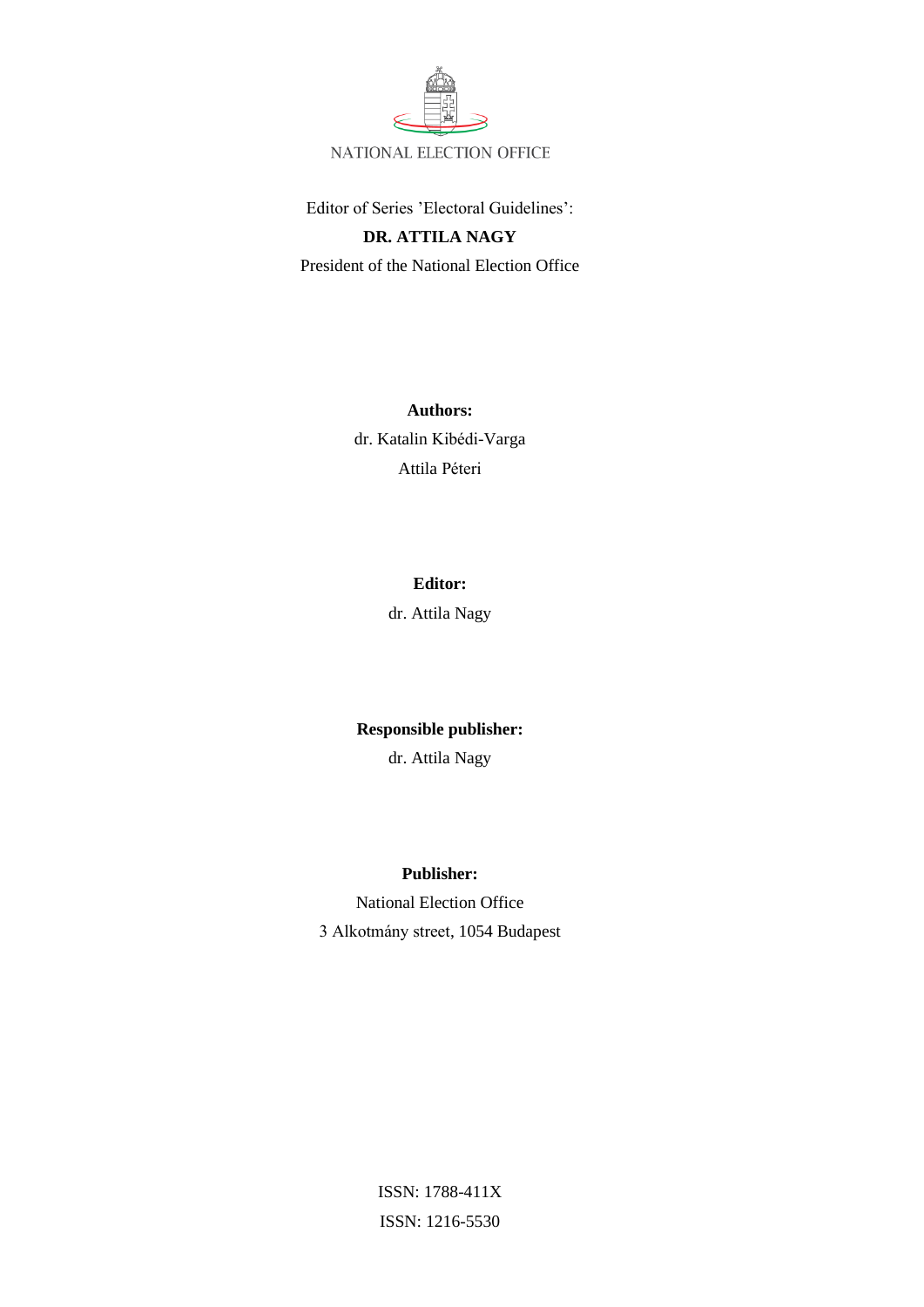| 2.1. IT support for the elections of Members of Parliament and National Referendums17 |  |
|---------------------------------------------------------------------------------------|--|
| 2.2. Core IT systems providing support to the election of Members of Parliament17     |  |
|                                                                                       |  |
|                                                                                       |  |
|                                                                                       |  |
|                                                                                       |  |
|                                                                                       |  |
|                                                                                       |  |
|                                                                                       |  |
|                                                                                       |  |
|                                                                                       |  |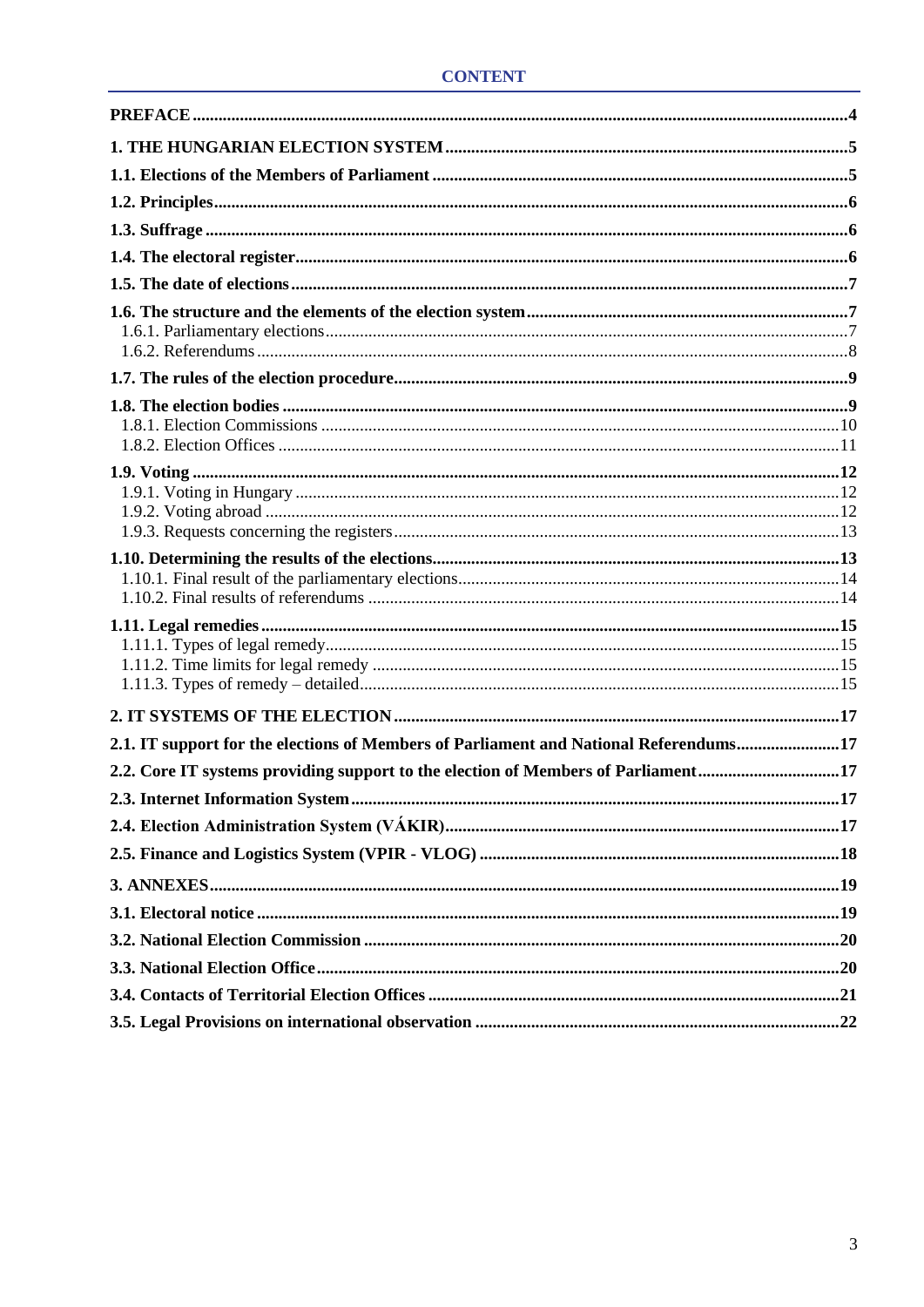<span id="page-5-0"></span>On Sunday, 3rd of April, 2022 the citizens of Hungary will have the opportunity to decide the future of their country by means of democratic Parliamentary Elections and National Referendums.

Election observation contributes to the strengthening of democratic institutions and to the building of public confidence in electoral processes. Your presence is highly appreciated to support democracy and human rights.

The National Election Office of Hungary focuses on the transparency of the election procedure and considers it imperative to facilitate the participation of foreign observers at Parliamentary Elections and National Referendums.

We aimed to give the esteemed readers a resourceful insight into the Hungarian parliamentary election system, although it is beyond the reach of this booklet to encompass every aspect of the elections. If you wish to have further information about the elections, you may find out more on the home page of the National Election Office with links in English to the current, the upcoming and the past elections and referendums as well [\(www.valasztas.hu\)](http://www.valasztas.hu/).

February 2022, Budapest

dr. Attila Nagy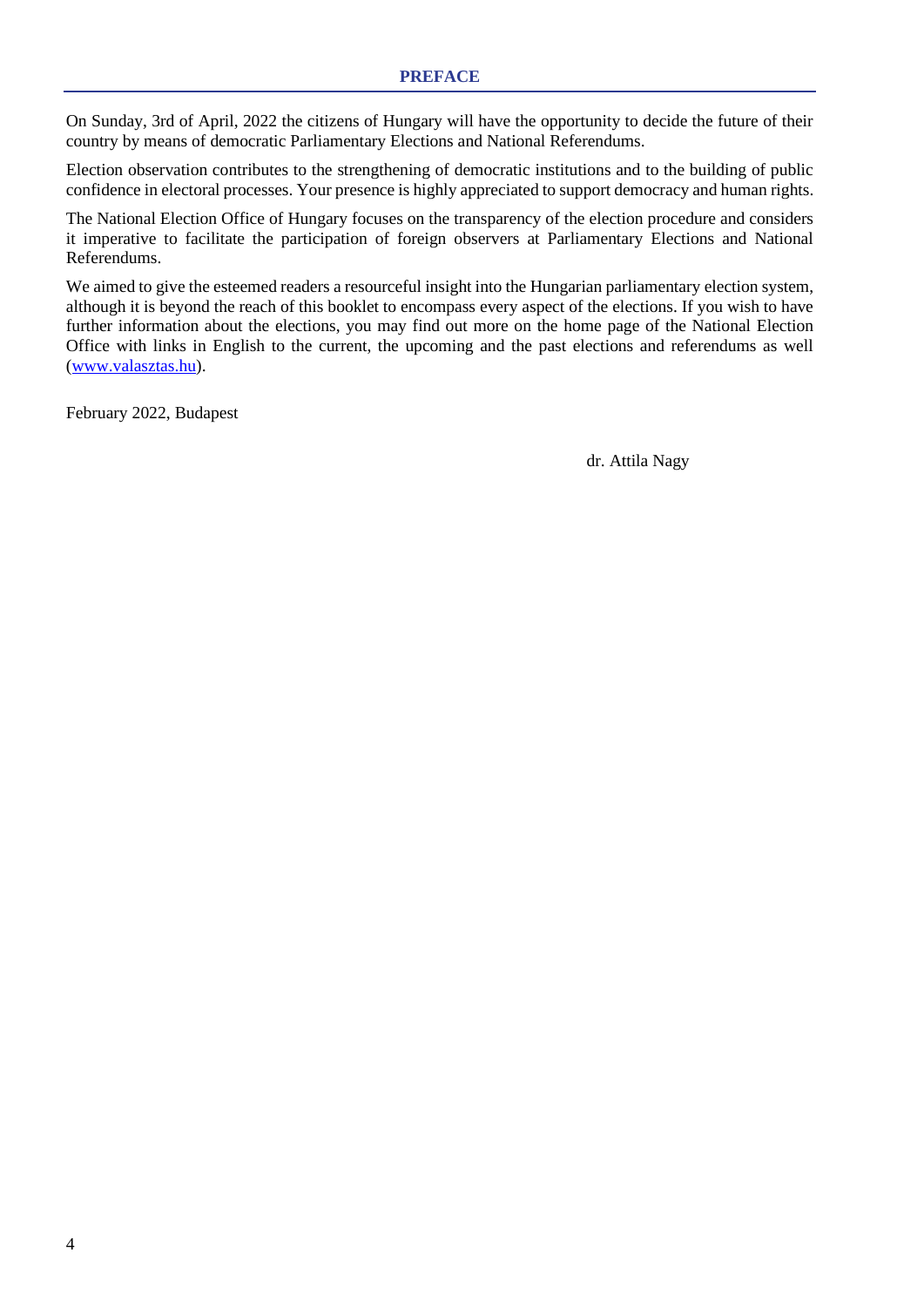<span id="page-6-0"></span>The fundament of the present Hungarian election system was adopted by the legislative power during the period of the constitutional transition in 1989 as the result of a multilateral conciliation process. The election system was meant to be temporary, only for the first democratic elections, creating the conditions of the political transitions. However, in principle it has been working unchanged during the last two decades. During the electoral reforms after 2010 the main element of the previous concept, the mixed election system was still kept. However, overall changes in other issues (e.g. representation of national minorities in the parliament, the right to vote for citizens living permanently abroad) were carried out.

This year national referendums will be held on the same day in a joint procedure.

Below you will find an outline of the new legal structure of the Hungarian parliamentary election system, also shortly reflecting to issues like campaign financing or the role of the media during the elections.

#### <span id="page-6-1"></span>**1.1. ELECTIONS OF THE MEMBERS OF PARLIAMENT**

The regulatory documents for the election of Members of Parliament are included in the following statutory instruments:

- 1. The Fundamental Law which articulates the principle of democracy through parliamentary representation, regulates the criteria concerning the right to vote as a fundamental political right, specifies the principles of elections, and the more fundamental rules for setting elections.
- 2. **Act CCIII of 2011 on the Election of Members of Parliament,** which includes the substantive law related rules of elections, thereby specifying the elements of the election system, the manner of distributing mandates, and the rules for determining the result; more over it includes provisions applicable to parliamentary by-elections as well.
- 3. **Act XXXVI of 2013 on the Election Procedure,** which lays down the rules for the legal elements of the election procedure (electoral registers, election bodies, proposal, nomination, voting, tallying ballots, determining results, legal remedies, etc.).
- 4. **Act LXXXVII of 2013 on Transparent Campaign Costs of the Elections of Members of Parliament,** which consists of the rule regarding the state aid of election campaign and the legal order regarding the accounting and control of the costs of election campaign.
- 5. **Act CCXXXVIII of 2013 on Initiating Referendums, the European Citizens' Initiative and Referendum Procedure** which contains the rules for national and local referendums and the procedural differences related to national and local referendums, thus referring back to the Electoral Procedure Act. It also contains the rules of the European Citizens' Initiative.
- 6. **The Decrees of the Minister of Public Administration and Justice** which specify
	- the detailed rules of maintaining the central electoral register, other electoral registers and other settlements and foreign representations, where voters having no address in Hungary – at his/her own request – can collect the voting package, (KIM Decree 17/2013 (17 Dec.)
	- - IM Decree 3/2022 (I. 11.) on the detailed rules for the implementation of the tasks falling within the competence of election offices at the general election of Members of Parliament and at the national referendum conducted in joint procedure, on the determination of the scope of nationally aggregated data of the election and referendum results, on the detailed rules for the performance of the IT tasks of the metropolitan and county government offices related to elections, and on the forms to be used in the joint procedure,
	- - IM Decree No 2/2022 (11.I.) on the normatives, items, accounting and internal control procedures for the costs of parliamentary elections and national referendums conducted in a joint procedure,
	- - IM Decree No 1/2022 (11.I.) of 11.I. setting the deadlines and closing dates for the parliamentary elections and national referendums scheduled for 3 April, 2022.
- 7. **The Decree of the Minister of National Economy** includes the rules of state aid for electoral campaign, the detailed procedure rules regarding the treasury account, the turnover of the treasury card and the rules regarding the use of the treasury card. (NGM Decree 69/2013 (29 Dec.)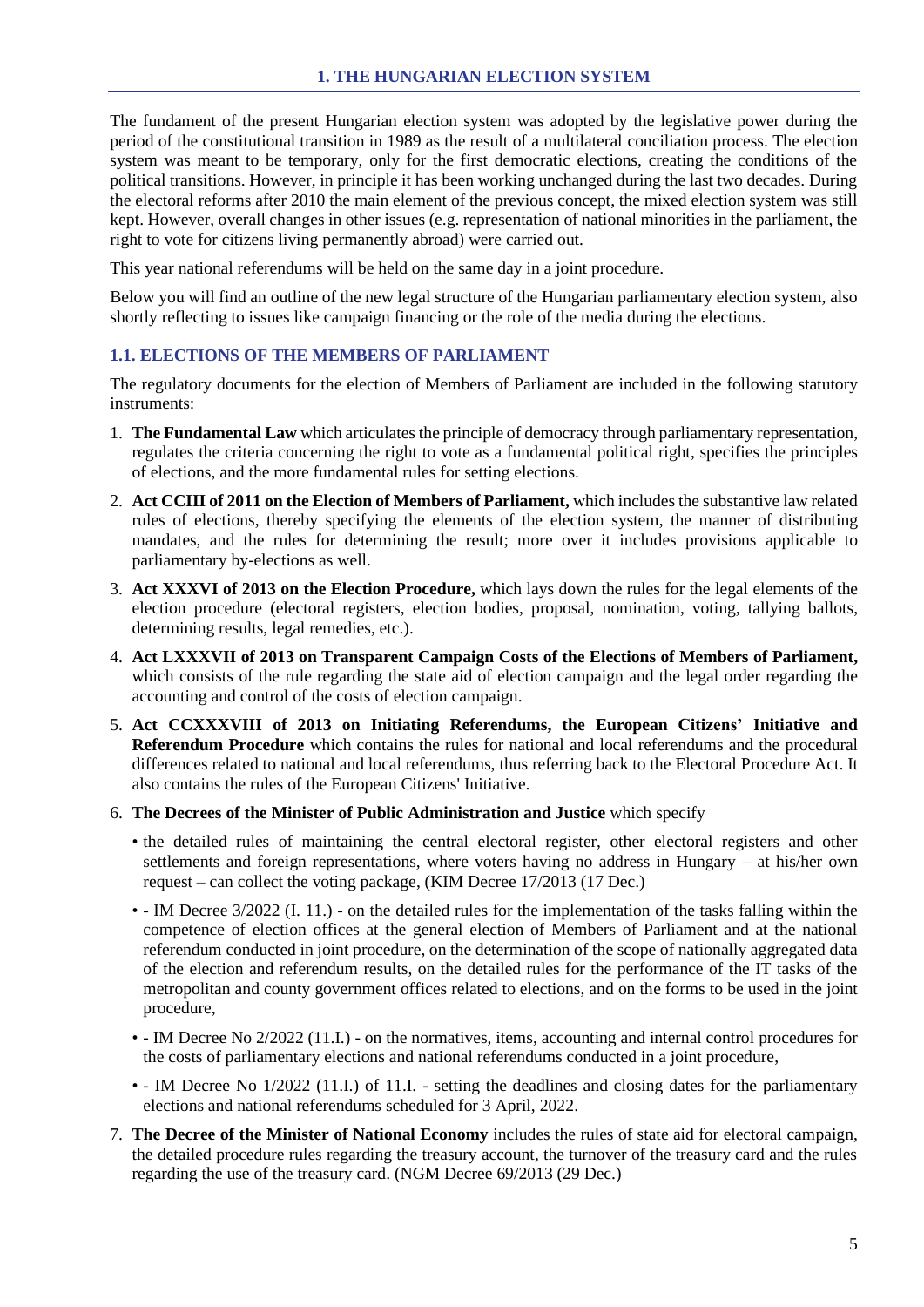## <span id="page-7-0"></span>**1.2. PRINCIPLES**

Article 2 Section (1) of the Fundamental Law stipulates that Members of the National Assembly shall be elected by universal and equal suffrage in a direct and secret ballot, in elections which guarantee the free expression of the will of the voters.

#### <span id="page-7-1"></span>**1.3. SUFFRAGE**

The Fundamental Law (Constitution) of Hungary states that Hungary is an independent, democratic constitutional state, where supreme power is vested in the people, who exercise their sovereign rights directly and through elected representatives.

Chapter XXIII of the Fundamental Law defines the right to vote as a basic political right.

All adult Hungarian citizens have the right to vote and the right to be elected in parliamentary elections. Due to the mixed election system a permanent residence (domicile) in Hungary is needed for the completeness of suffrage:

Voters having **Hungarian domicile** (permanent residence) may cast their ballot for a candidate of a single member constituency (of their domicile) and for a party list.

There are 13 national minorities officially recognized in Hungary (Armenian, Bulgarian, Croatian, German, Greek, Polish, Roma, Romanian, Ruthenian, Serbian, Slovakian, Slovenian and Ukrainian). **National minority voters** having Hungarian domicile, enrolled in the register can express their democratic will by voting for a regular (non-minority) candidate of a single member constituency on one hand and ensure their direct representation by voting directly for his/her own national minority list on the other hand. In this case they cannot vote on the party list.

**Voters having no Hungarian domicile (neither temporary nor permanent address in Hungary)** may vote only for a party list.

The right to vote is only restricted by what are referred to as the **natural grounds for disfranchisement**. Under the Fundamental Law,

1. the following shall not have the right to vote:

- **persons who are under conservatorship and disfranchised by final court verdict,**
- **persons who are subject to a final legal judgement forbidding them to participate in public affairs,**
- 2. the following shall have the right to vote, but shall not have the right to stand for election:
	- **persons who have been jailed or committed to treatment in a mental institution on the basis of a final legal judgement rendered in criminal proceedings, but in both cases are not subject to a final legal judgement forbidding them to participate in public affairs.**

Voters eligible to vote in Parliamentary election can also vote in the referendums.

## <span id="page-7-2"></span>**1.4. THE ELECTORAL REGISTER**

The National Election Office enrolls all persons of legal age (18 years as a general rule) automatically in the central electoral register who have a residence or a domicile in Hungary and have at least the active voting rights at elections. Therefore:

- Hungarian citizens,
- refugees,
- immigrants,
- persons with permanent resident status,
- European Union citizens

who were not disfranchised by court are to be enrolled in the central electoral register.

Citizens over the age of  $17 - if$  they would otherwise have the right to vote - shall be enrolled in the central electoral register as well. (They may however exercise the right to vote only after becoming of legal age.)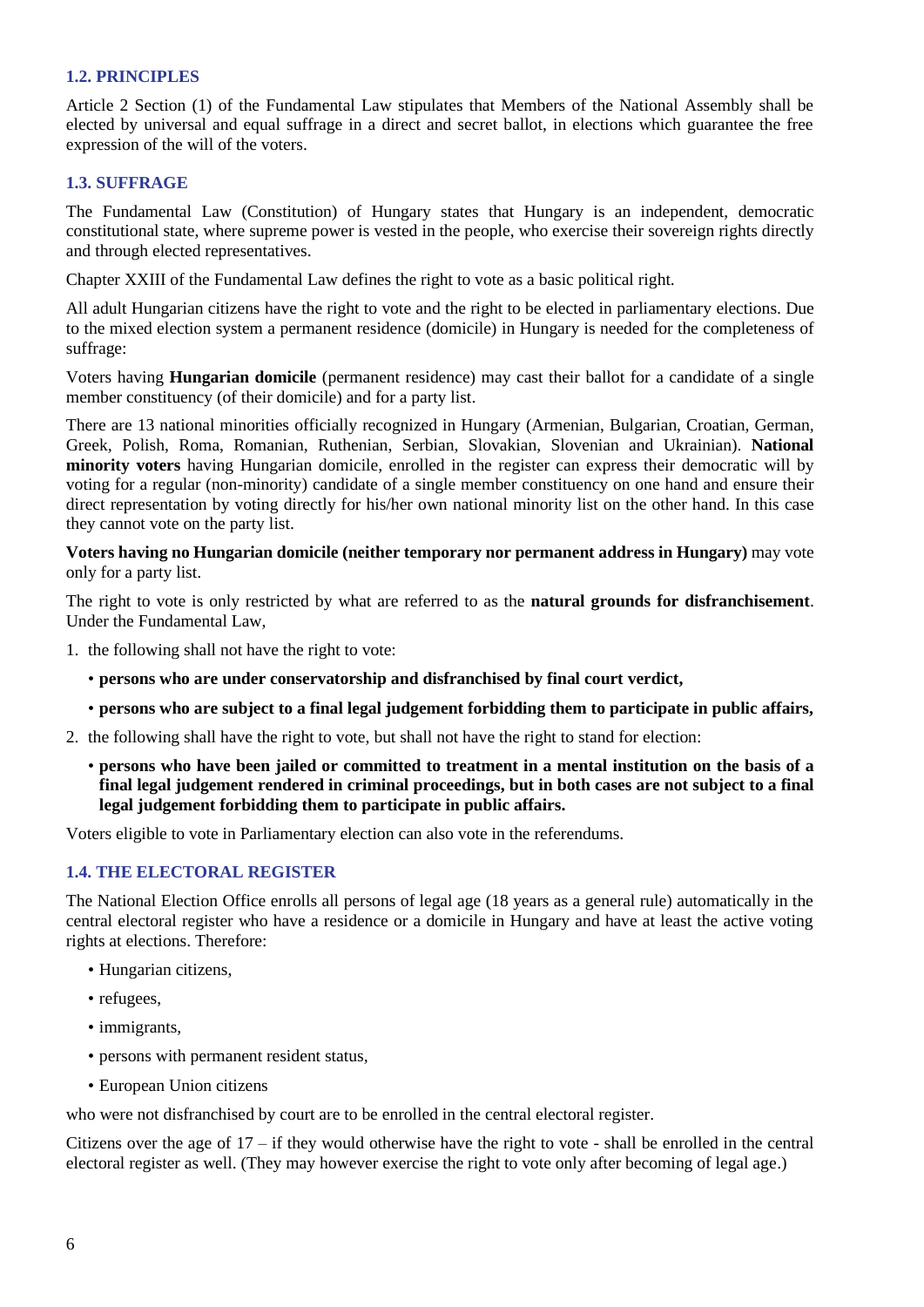Only: Hungarian citizens having no address in Hungary need to register based on application.

Voters have the right to prohibit the release of their data for campaign purposes.

Voters can take insight into their own data in the central electoral register, electoral rolls of the polling districts are open to the public.

#### <span id="page-8-0"></span>**1.5. THE DATE OF ELECTIONS**

The general election of Members of Parliament - with the exception of elections held due to the declaration of the Parliament's dissolution or the Parliament having been dissolved - shall be held in the month of April or May in the fourth year following the election of the previous Parliament. The President of the Republic shall announce the date of parliamentary elections, which this year will be the **3 rd of April.**

#### <span id="page-8-1"></span>**1.6. THE STRUCTURE AND THE ELEMENTS OF THE ELECTION SYSTEM**

#### <span id="page-8-2"></span>**1.6.1. PARLIAMENTARY ELECTIONS**

Parliament is made up of **199** representatives. Members of Parliament are elected in **106** single member constituencies plus **93** mandates are distributed from national lists. This means that Hungary's **election system** can be considered as being a **mixed type** one, using elements of majority and proportionality:

- the **majority** (**first past the post)** system in 106 constituencies, where one can vote on individuals, and the candidate who wins the majority of votes will become the representative, and
- the **proportional** system, where one can vote for national lists (list of a party or national minority), 93 mandates are distributed from the list, in proportion with votes cast on the lists. The proportional system also takes into consideration the surplus votes from single member constituencies.

#### 1. **Single member constituencies (106)**

The country is divided into 106 single member constituencies. Under the Election Act (Hungarian short form: "Vjt.") not only **party candidates** but also **independent candidates** may stand for elections. Two or more parties may nominate joint candidates. In order to run as a party or independent candidate in the elections one has to obtain at least 500 certified recommendations by voters living in the given constituency.

The candidate who wins the majority of votes in the single member constituency will become the representative.

#### 2. **National list**

Apart from the single member constituencies as described above, the country has to be considered as one **proportional list constituency** where 93 mandates can be obtained. Therefore voters have 2 ballots: they may cast their votes for candidates of single member constituencies and for organizations putting forward a list. It is important to emphasize that apart from votes cast on party lists or national minority lists the pool of 93 mandates is also used for compensation as the so-called **surplus votes** (see III.) obtained in the single member constituencies are added to the party list votes.

The lists themselves can be of following types:

#### • **National party lists**

National lists can be put forward by parties that set up at least 71 individual candidates distributed in 14 different counties and one in the capital. This assuresthat only parties supported all over the country can put forward national lists. Parties are allowed to set up a joint list on the basis of joint candidates.

#### • **National minority list**

National minority lists can be set up by national minority self-governments. The **conditions** for setting up a national minority list are **more favorable** than that of a party list. At least 1%, but only a maximum of 1.500 recommendations by the enrolled voters of the given national minority are needed. Setting up a joint national minority list is not possible.

#### 3. **Surplus votes**

In order to minimize "lost votes", apart from votes cast directly for party lists, parliamentary seats can also be obtained **indirectly** by party candidates via the so-called **surplus votes**.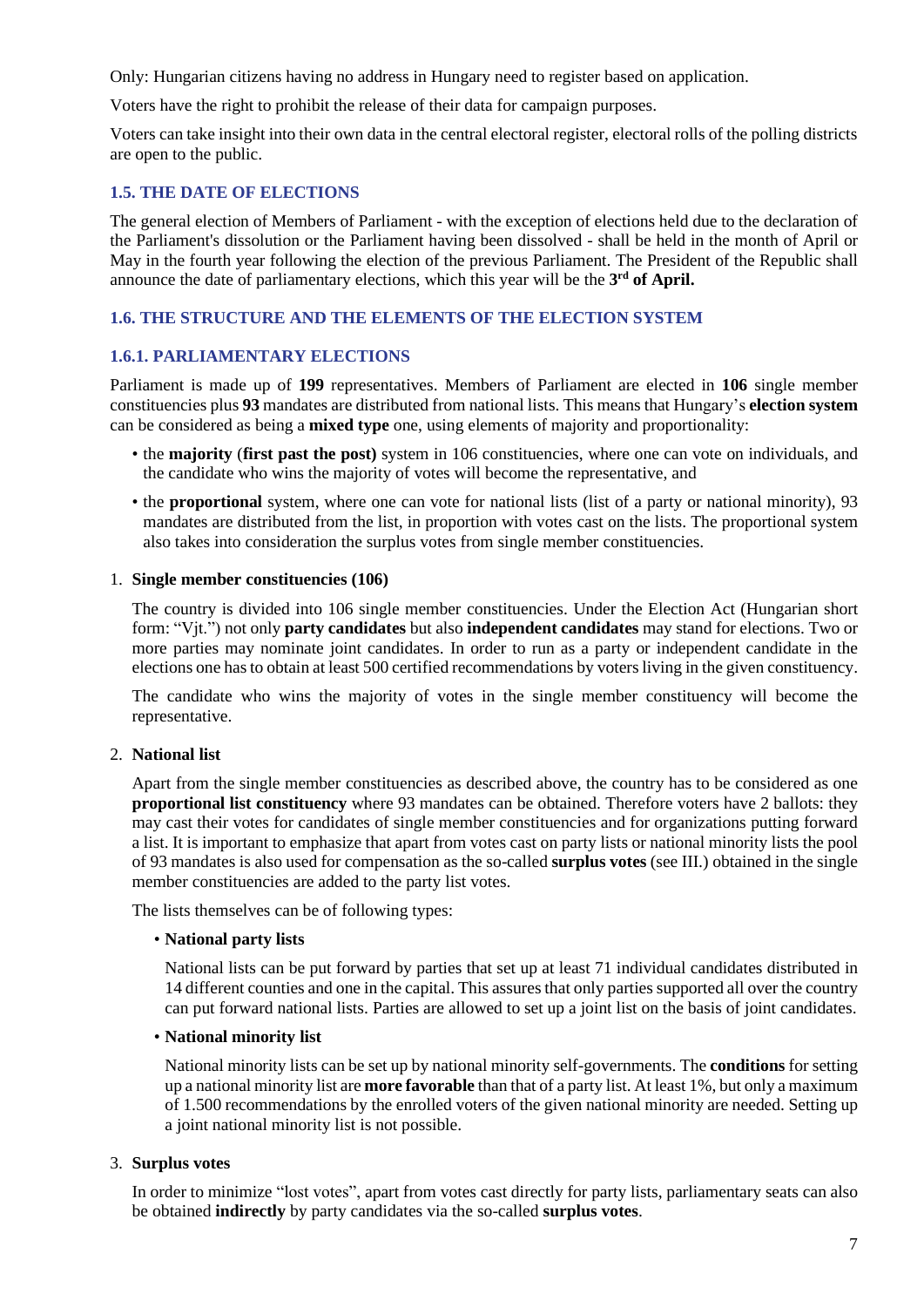The following qualify as surplus votes:

- votes cast in single member constituencies on those candidates who could not obtain seats, (votes cast on party candidates who lost)
- votes cast on the winning party candidate in the single member constituency which have been effectively not needed to obtain the seat (number of votes cast on the most successful candidate in a given constituency decreased by the votes cast on the second successful candidate minus 1). In the case of independent candidates – lacking a nominating party and a national list – no surplus votes can be derived.

Example: in a single member constituency a total of 100 votes were cast. Out of this the candidate of party "A" obtained 60, the candidate of party "B" obtained 40. In this constituency, party "A" obtained (first past the post) the mandate. The total votes cast on the (loosing) candidate of party  $B''(40)$  will be transferred as surplus votes to the national list of party "B". In the case of the successful party "A" the literally surplus votes not needed for winning its mandate will be transferred to the national list of party "A" (60 - 40 - 1= **19** surplus votes for party "A").

Only those parties are entitled to receive proportional mandates that pass an **election threshold** of 5%. Two parties with a joint list have to pass 10%, joint lists of three or more parties 15%. Parties that did not win at least **5 (or 10, or 15)%** of the total number of votes cast for party lists cannot obtain mandates from the party lists, thus they lose their surplus votes won in single member constituencies as well. There is no threshold for national minority lists.

Mandates from the national list are distributed in proportion of the votes cast and the surplus votes of the parties. The **d'Hondt** formula is used for the distribution of seats.

In the case of national minority lists only ¼ of the votes required for a "normal" party mandate is needed to obtain the first mandate.

## <span id="page-9-0"></span>**1.6.2. REFERENDUMS**

In Hungary, there are two types of national referendums:

- **compulsory referendums**, if 200 000 voters initiate them;
- **optional referendums**, if the referendum is initiated by the President of the Republic, the Government or 100 000 voters. The Parliament is free to decide whether or not to order a referendum.

To ensure that voters are fully informed, the questions submitted and proposed for referendum will be published on valasztas.hu.

#### **Initiator of the national referendum**

Depending on who initiates the national referendum, we can talk about

## 1. **Voters' initiative**

The organiser of the national referendum initiative can be

- any **Hungarian citizen of legal age who has** not been disqualified by a court from exercising the right to vote and who has a Hungarian address or does not have a Hungarian address but has been entered in the central register of voters at his/her request,
- **party** or
- **other associations, on** matters relating to the scope of their activities as set out in their statutes.

## 2. **Initiative of the Government or the President of the Republic**

The Government or the President of the Republic can also initiate a national referendum. The main difference, however, is that while the initiative of the electorate can be both compulsory and optional, depending on the number of signatures, the initiative of the Government and the President of the Republic is always optional, i.e. Parliament is free to decide whether to order a referendum. No signature collection is required in this case.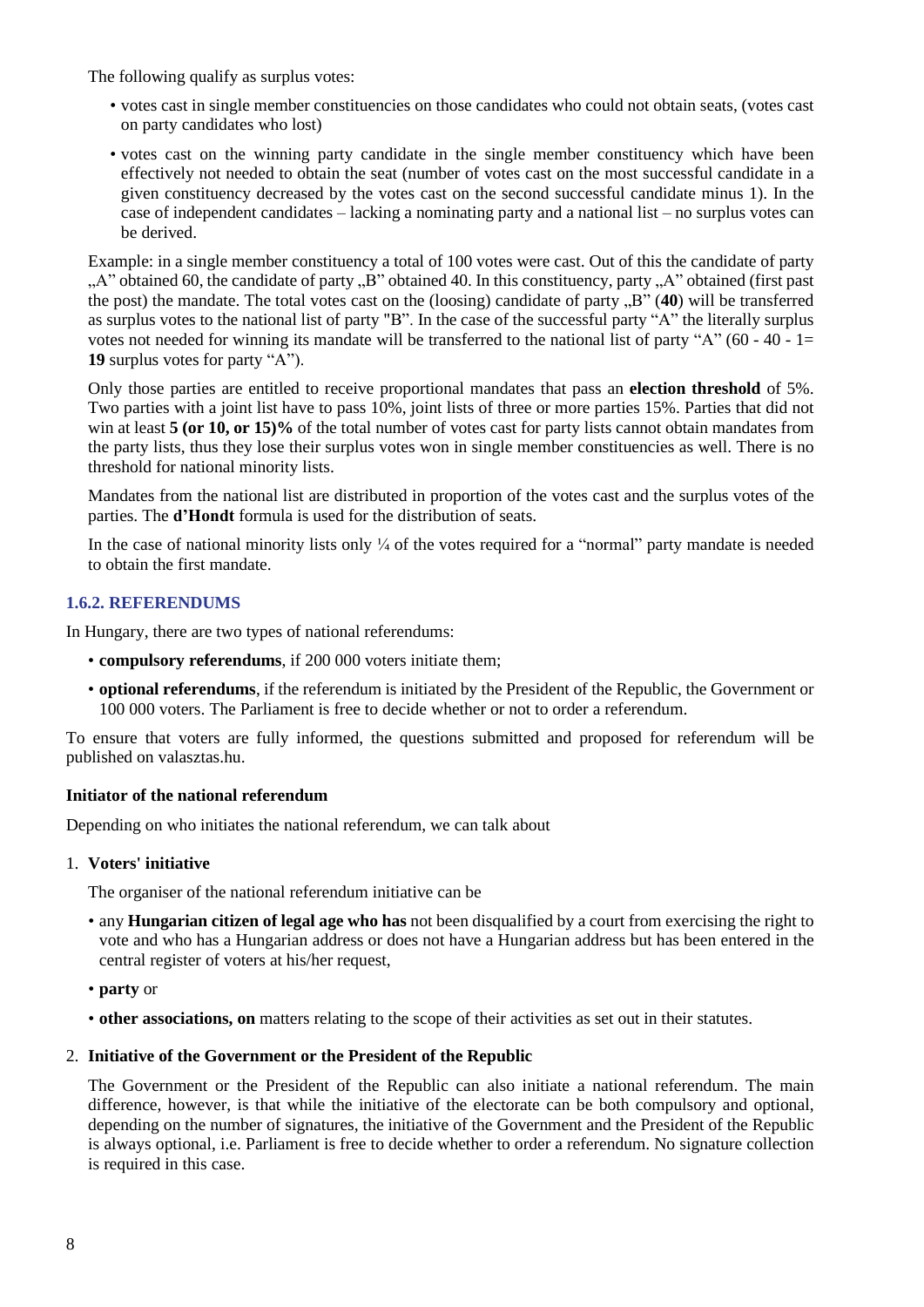#### **The following requirements apply to the content of the referendum question:**

- The question should concern a subject within the scope of Parliament's duties and powers.
- The question should be clear.
- The wording and content of the question should be in line with the constitutional purpose of the national referendum.

#### **Collection of signatures**

A voter initiative can be signed on a signature collection form **issued by the NEO** after the question has been validated. The NEO will indicate on the signature collection forms the question proposed for the referendum and each form will be given a unique serial number. In this way, the recommendation form is unique and identifiable, and cannot be copied or forged.

Signatures can be collected up to **120 days** after the receipt of the forms.

Any Hungarian citizen of legal age who has not been excluded by a court from exercising the right to vote and who has a Hungarian address or no Hungarian address but has been entered in the central register of voters upon request may sign in support of a national referendum initiative.

Signatures can be collected by anyone who has an **identity card** or an **official document issued by a Hungarian authority** (ID card, passport or driving licence) **proving their identity**.

If the number of valid signatures reaches 200,000, Parliament **must order** a referendum (a so-called compulsory referendum).

If the number of valid signatures is between 100,000 and 200,000, or if the referendum was initiated by the Government or the President of the Republic, **the Parliament has the power to decide whether** or not **to order** a referendum (so-called optional referendum).

## <span id="page-10-0"></span>**1.7. THE RULES OF THE ELECTION PROCEDURE**

Act XXXVI. of 2013 regulates the stages of the election procedure comprehensively. The Act's general provisions are applicable to parliamentary elections, along with the chapter that pertains specifically to the election of Members of Parliament, and details the special procedural rules associated with elections for parliamentary representation.

The following provides an introduction to the most important legal institutions and nodes of the election procedure.

The specification of the **basic principles of the election procedure** is important to guarantee the fairness of elections, as well as the validation of democratic requirements:

- to safeguard the fairness of elections, to prevent election frauds,
- voluntary participation in nomination, the election campaign, and voting,
- equality of opportunity among candidates and nominating organisations,
- facilitating the exercise of rights by voters with disabilities,
- exercising rights as intended, in good faith,
- publicising the electoral process.

#### <span id="page-10-1"></span>**1.8. THE ELECTION BODIES**

Contrary to the uniform electoral institutional background in most countries around the world, Hungary maintains traditionally a parallel system. Preparation and conduct of elections is implemented by two different bodies: the **election commissions** and the **election offices (jointly: election bodies)**. Both types are implemented on national, territorial and local level. It is important to underline, that within the framework of this 3 level 2 tier system the commissions and offices are set to cooperate with each other, commissions are not above or under offices and vice versa. Offices are administrative bodies and as such parts of a hierarchical chain of their own, while the commissions, being bodies of legal oversight and arbitration – for the sake of their independence – are not.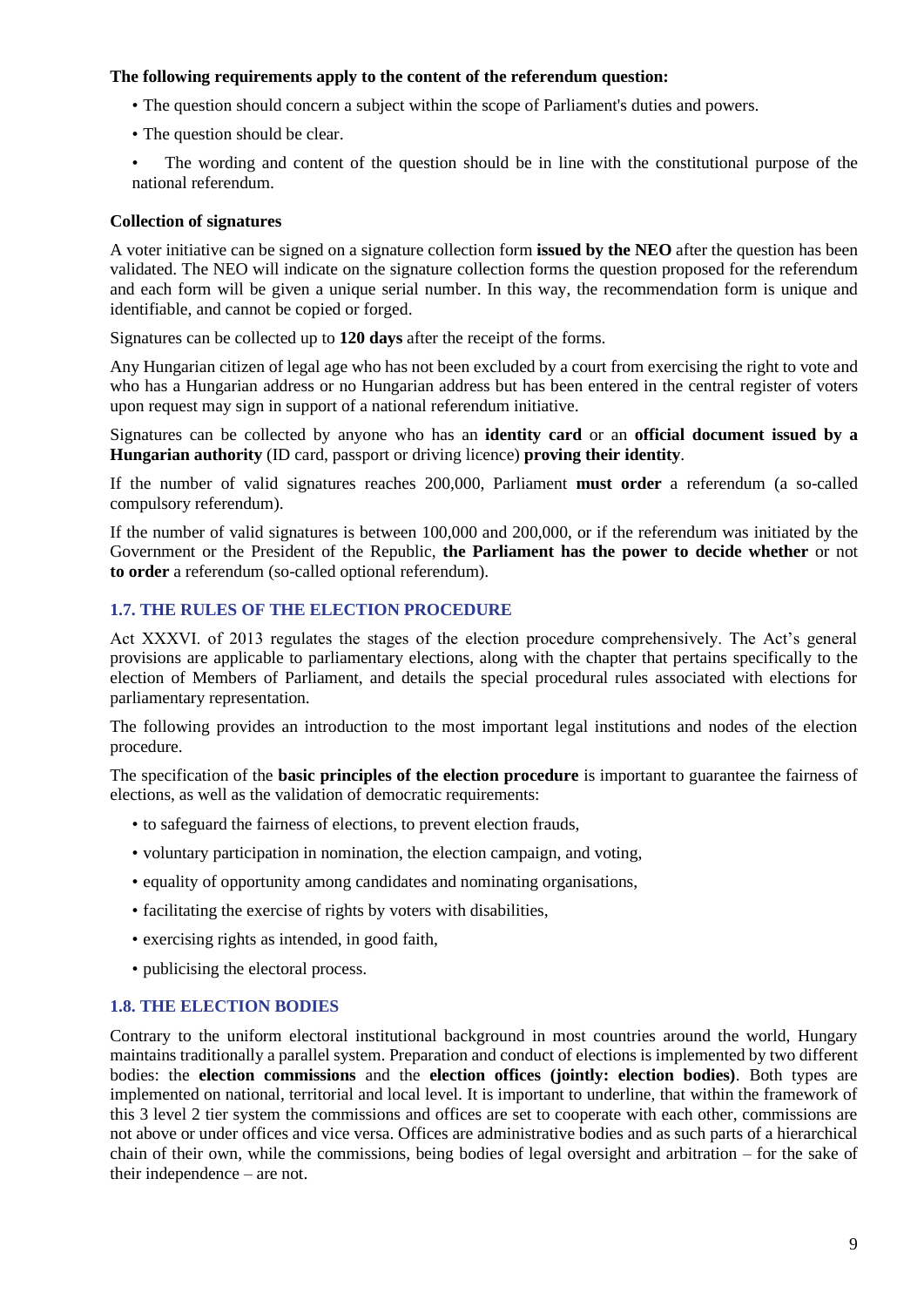## <span id="page-11-0"></span>**1.8.1. ELECTION COMMISSIONS**

Election commissions are the voters' independent bodies subordinated to nothing but the law, whose prime responsibility is to determine the results of elections, to ensure the fairness of elections, to enforce impartiality and – if necessary – to restore the legal order of elections.

During their functioning, election commissions operate as authorities and their members are to be considered as official persons. The sessions of commissions are open to the public, and the representatives of the media.

Commissions operate as independent bodies. Votes of the majority of members present are needed for a valid decision. No abstention is allowed during decision making. An election commission is represented by the chairman.

The following election commissions will be in session at the election of Members of Parliament:

- **polling station commissions** (PSC) will operate in every polling district (in approximately 10 thousand around the country), while the duties of the polling station commission are carried out by local election commissions (LEC) in settlements that have just one polling district,
- Parliamentary **Single Mandate Constituency Election Commission** (PSMC) will operate in the 106 single member constituencies; it registers candidates of single member constituencies, decides on the objections and appeals that fall within the competence of the single member constituency, initiates proceeding at competent authorities, and determines the result of the election in the constituency,
- Territorial Election Commission judges on appeals concerning the nomination of candidates, determines the regional partial results of the national list elections,
- the **National Election Commission** (NEC) operates with nationwide powers and jurisdiction. The National Election Commission is a commission of the highest level and shall be the guardian of fair and legal elections. The NEC:
	- decides on the objections and appeals that fall within its competence,
	- supervises the counting of postal ballots,
	- determines the result of the national list part of the election,
	- issues directives on coherent interpretation of the laws for election bodies.

#### **Composition of election commissions**

Election commissions consist of elected members and also of delegated members appointed by independent candidates or nominating organizations that put forward candidates or national lists.

- 1. Elected members
	- Polling station commissions (PSC) have three elected members. The representative body of settlements' municipal governments elect the members on the proposal of the head of the election office.
	- Three members of parliamentary single-member constituency election commissions (PSMC) and at least two substitute members shall be elected by the body of representatives of the seat municipality of the parliamentary single-member constituency on the proposal of the head of the election office of the singlemember constituency.
	- The seven members and three substitute members of the National Election Commission (NEC) shall be elected by the Parliament for a term of nine years on the proposal of the President of the Republic.
- 2. Appointed (delegated) members

Although the commissions' core staff consists of "permanent" members (elected members), additional democratic control has to be ensured by granting the possibility to appoint proxies for those candidates and nominating organizations that participate in the election. Thereby in addition to the elected members, independent candidates or nominating organisations that put forward candidates/lists in the constituency can appoint further members to the election commission each.

According to the above mentioned, the following may delegate appointed members:

• Polling Station Commissions: **independent candidates** and **nominating organisations** that put forward an individual candidate and/or a list a maximum of 2 members each,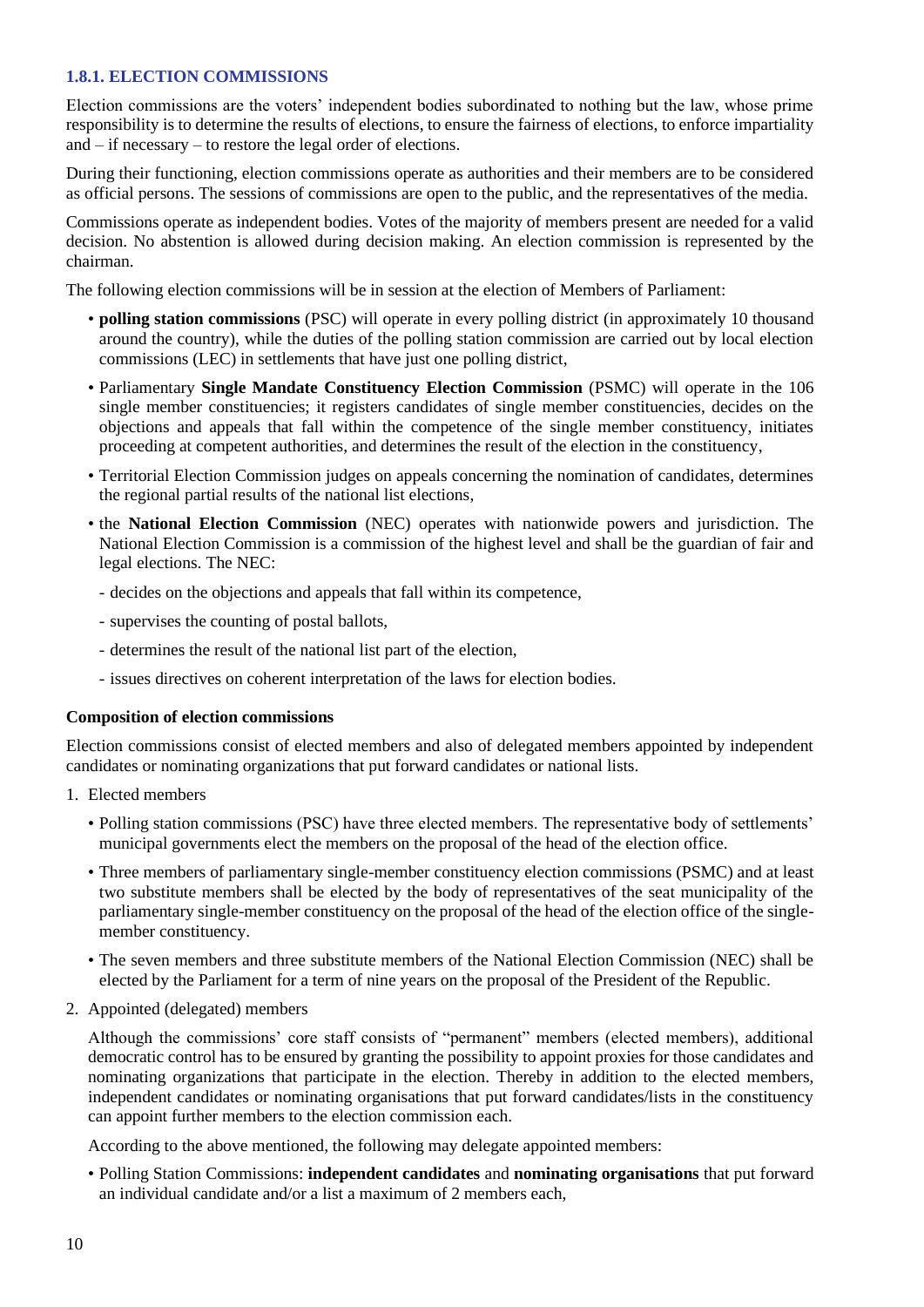- Parliamentary Single-Member Constituency Commissions: **independent candidates** and **nominating organisations** that put forward an individual candidate to the PSMC (one each),
- Territorial Election Commission: nominating organisations that put forward a national party or national minority list (one each),
- National Election Commission: **nominating organisations** that put forward a national party or national minority list (one each).

Appointing own members to all election bodies stands in the best interest of parties and independent candidates, since this allows them to verify and facilitate the legitimate conducting of elections in person, as well as to be an active part of deciding any potential legal disputes.

The rights and obligations of the elected and delegated members are equal, but the latter do not receive an honorarium. Organisations that put forward candidates and/or list jointly can delegate one member jointly to the election commission (2 members / PSC).

The mandate of election commissions' delegated members expires when the election result is final.

#### <span id="page-12-0"></span>**1.8.2. ELECTION OFFICES**

Election offices are bodies that perform public administrative duties associated with preparing, organising and conducting elections, providing non-partisan information to voters, candidates and nominating organisations, with data management related to elections, the availability of technical conditions, and auditing compliance with professional rules.

Election offices that function at parliamentary elections:

- **Local Election Offices** at settlement level (LEO),
- **Parliamentary Single-Member Constituency Election Offices** at the seat of parliamentary single member constituencies (PSMO),
- **Territorial Election Offices** in every county and the **Metropolitan Election Office** in Budapest (TEO/MEO),
- the **National Election Office** at national level (NEO),
- **Foreign Representation Election Offices** (FREO) in the Republic of Hungary's embassies and consulates-general,
- one member of the Local Election Office fulfills duties of the **minute keeper** for polling station commissions.

Election offices shall:

- carry out organisational tasks related to preparing and conducting elections,
- provide information to voters, candidates and nominating organisations and operate an election information service,
- act as secretariats to the election commissions; prepare cases falling within the competence of election commissions for decision,
- provide the material and technical conditions for the voting,
- oversee the handling, safeguarding and destruction of election documents,
- provide technical assistance in tallying the votes and determining the final result of the elections,
- attend to other duties defined by legal regulations.

The **National Election Office** is an autonomous public administration agency. The National Election Office shall be independent, and subject only to the law; it may not be bound by any instructions regarding its duties, and it shall carry out its tasks independently of other bodies and free of outside influence.

The National Election Office shall be an agency with an independent title in the national budget within the budgetary chapter of Parliament and shall be headed by a President. The President of the National Election Office shall be a Hungarian citizen eligible to stand for election to the Parliament appointed by the President of the Republic on the proposal of the Prime Minister.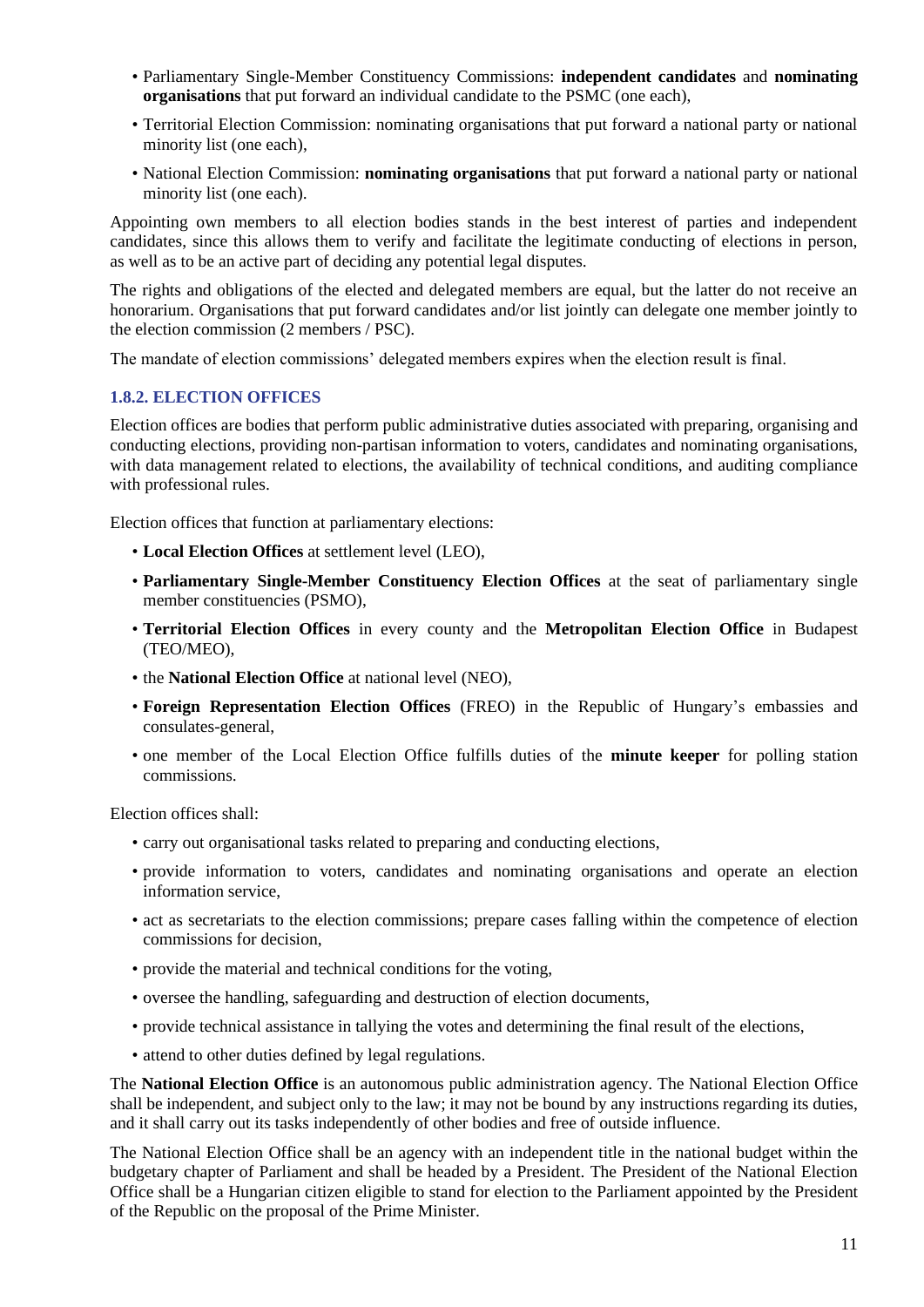Contrary to commissions, election offices are part of a hierarchy: the President of the National Election Office may give direct orders to the heads of all other election offices; the heads of territorial election offices may give direct orders to the heads of Parliamentary Single-Member Constituency Election Offices, to heads of Local Election Offices; and the heads of Parliamentary Single-Member Constituency Election Offices may give direct orders to the heads of Local Election Offices regarding the execution of their tasks as listed in the Act on Electoral Procedure (Hungarian short form: the "Ve.").

Apart from the head of the superior election office, no other person or body (neither mayors, nor municipal assemblies or representatives thereof) may give orders to the heads of election offices regarding the execution of the tasks related to the preparing and conducting elections.

The members of the election offices

**Public administration officials and public servants** may be appointed as members of election offices. The heads of election offices appoint election office members.

## <span id="page-13-0"></span>**1.9. VOTING**

## <span id="page-13-1"></span>**1.9.1. VOTING IN HUNGARY**

Voters may cast their votes in polling districts.

Prior to the election day **notifications** are sent to the voters on information on the election (the name of the election; the questions put for referendum; the date and timeframe of voting; the constituency; the polling district; the address of the polling station; information on whether the polling station is accessible).

**Voters with a disability** may request the following types of assistance in exercising their right to vote: the sending of a notification in **Braille transcription**; the sending of simplified information material; use of a Braille **voting template** at the polling station or during mobile voting (9 days before election day); use of an **accessible polling** station (4 days before election day). Requests for **mobile voting** may be submitted by voters who are limited as to their movement due to their health condition, disability or detention (until noon on election day). Such requests can be submitted to the Local Election Office where the voter is enrolled.

Ballots can be cast at polling districts in Hungary **between 06.00 and 19.00 o'clock on election day**.

In case the voter stays in Hungary, but not at his/her domicile on election day, he/she may change the polling station and can vote at a designated polling station of the settlement he/she is going to stay in (domestic absentee voting). Voters who changed polling districts shall nevertheless vote using the ballot paper of the parliamentary single-member constituency according to their usual address and the national list ballot paper. Applications for changing the polling station can be requested **9 days prior to election day**.

Voters have to prove their identity and address by presenting the following **valid** documents issued by Hungarian authorities to the polling station commission:

- an **address card** AND
- a **personal identification** card OR **passport** OR **driver's license**.

The polling station commissions checks whether the voter is properly enlisted in the electoral register. Once the voter has been identified, the commission hands over **ballot-papers** to the voter and attaches the imprint of the official stamp to it in the presence of the voter. An envelope has to be handed over to the voter as well.

Voters certify their receipt of ballot-papers by signing the electoral register: one signature for the ballot-paper of the referendums, and another signature for the ballot-papers of the Parliamentary election). The voters are to cast their votes in ballot booths, but they can also do it outside the booth. Afterwards voters deposit their ballot-paper in (or without) the envelope in a ballot-box in front of the polling station commission.

## <span id="page-13-2"></span>**1.9.2. VOTING ABROAD**

The Hungarian election system guarantees the possibility of voting of Hungarian citizens staying or living abroad.

1. Voting of Hungarian citizens having domicile (permanent address) in Hungary,but staying temporarily abroad is conducted by the **election offices at foreign representations('FREO')** rather than polling station commissions. **Ballots are not counted at the foreign representations**, election documents are returned in sealed ballot boxes to Hungary instead. To enhance democratic control, candidate and party **observers** may be present at the FREOs along with representatives of media and international observers.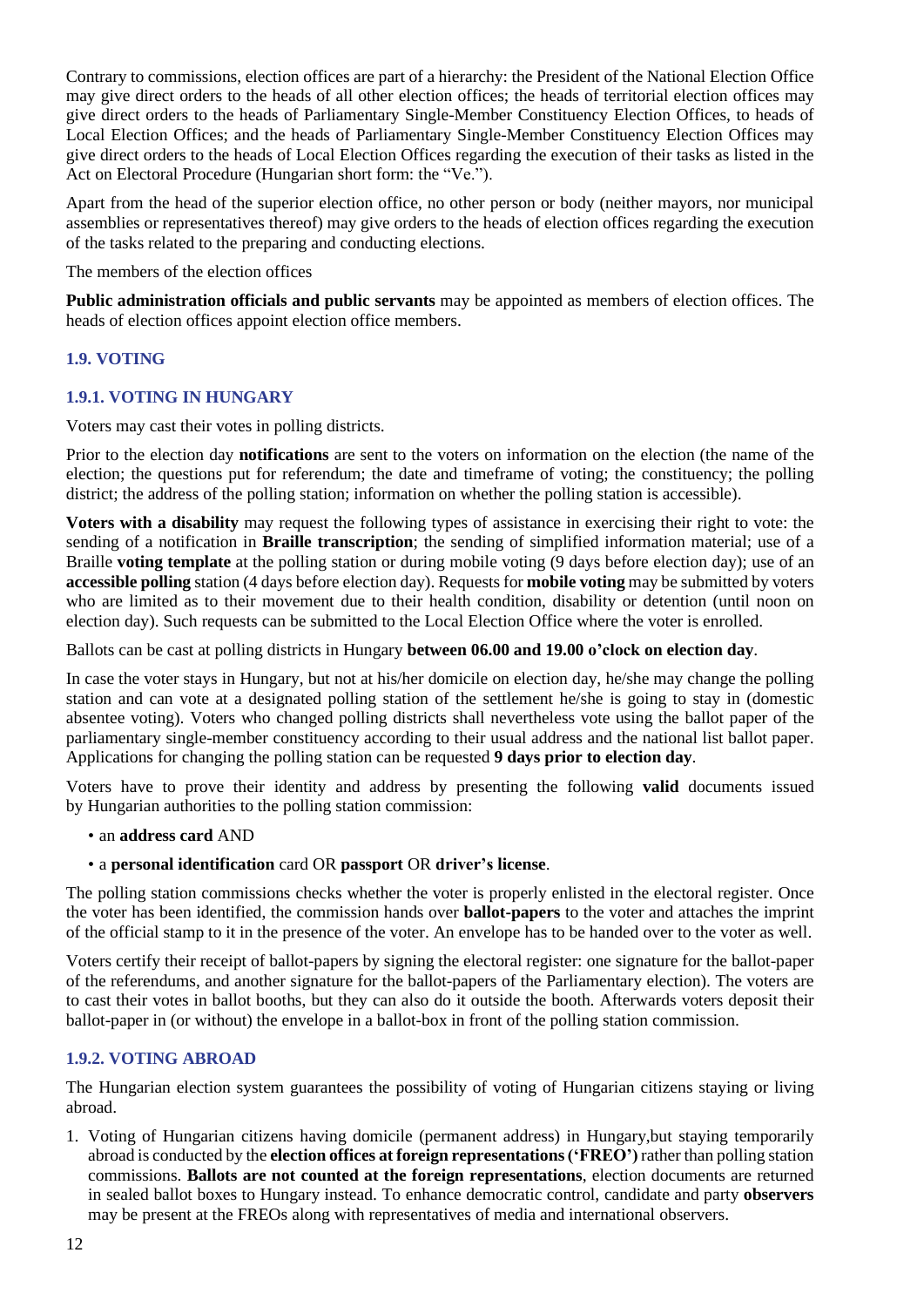Requests for entry in the foreign representation electoral register shall arrive on the **ninth day before election day** at the latest. Votes may be cast at foreign representations generally according to the day of voting in Hungary, between **6:00 and 19:00 local time** (differences may occur due to global time delay). Voters who vote at a foreign representation shall **vote using the ballot paper of their domestic parliamentary single-member constituency and the national list (party or national minority list) ballot paper**.

2. Hungarian citizens living abroad and **having no Hungarian domicile** (permanent address) **may vote via mail (postal ballot).**

Voting by mail has to be requested by the entitled voters not later than the 25th day before the election day. The registration for postal voters is valid for a 10-year period. This will reset by electoral action (casting a ballot, filing a request to prolong inclusion in the register etc.), otherwise the out of country voter will be deleted from the electoral register after 10 years automatically.

The postal ballot voters can obtain their voting package via post or personally at special designated locations (some foreign representations / some domestic election authorities). The voting package contains the necessary envelopes, a voter identification declaration form, information on voting and the ballot itself. We have to outline once again, that - unlike domestic voters or voters at foreign representations -, the postal voters (lacking permanent residence in Hungary) **can only vote for a national list**, not for single member constituency candidates. To maintain the secrecy of the vote, the so-called **double envelope system** is used: the anonymous vote has to be placed in the inner, sealed envelope. Then the duly completed voter declaration form has to be attached and these two documents have to be placed together inside the outer envelope (returning envelope). The outer envelope has to be addressed to the National Election Office, it can be returned in multiple ways: using the post or via foreign representations / domestic election authorities.

The postal ballot sent by post from many places all over the world finally have to arrive at the National Election Office **on election day by the end of the voting**. Outer envelopes returned via foreign representations / domestic election authorities shall arrive at the National Election Office **on the 4 th day after election day the latest.**

The NEO can start opening the outer envelopes and checking the voter declarations on the sixth day before election day at the earliest, but the anonymous inner envelopes content – the ballots – can be counted only after 19:00 on election day (closing time of domestic polling stations). Counting is done by members of the National Election Office under supervision of the National Election Commission, media, domestic party- and international observers.

## <span id="page-14-0"></span>**1.9.3. REQUESTS CONCERNING THE REGISTERS**

The **special feature of the joint procedure** is that applications for the register do not have to be submitted in duplicate, but the claims made by the voter must be validated in both procedures. In the NVR the applications are to be treated as if they were one procedure.

#### <span id="page-14-1"></span>**1.10. DETERMINING THE RESULTS OF THE ELECTIONS**

1. Votes cast in Hungary

After counting the votes, the polling station commission determines the results of the elections and referendums in the polling district and draws up minutes thereof. The polling station commission promptly sends the minutes to the head of the Local Election Office, who makes sure that the data is recorded in the IT systems to facilitate the preliminary results and also forwards the minutes to the relevant higher level election commissions (PSMC, TEC).

Domestic absentee voting: the Local Election Office transports the closed envelopes of voters changing polling districts by means of the single member constituency election office to the National Election Office, where documents are sorted according to the addressed single member constituencies. Afterwards these votes are transported to the designated polling station commissions of the respective single member constituencies, where they are mixed with the votes cast on election day and at foreign representations.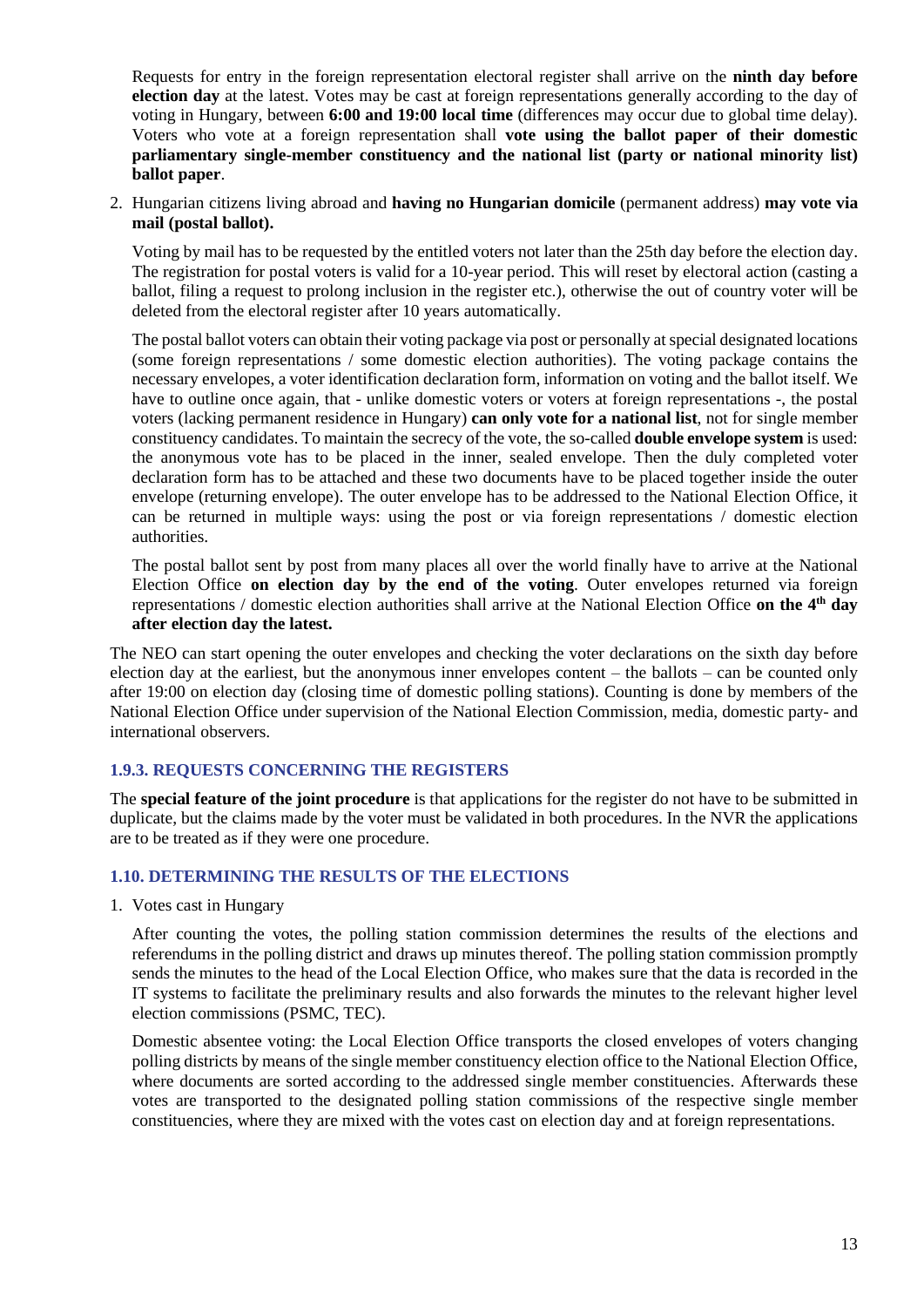- 2. Votes cast abroad
	- Votes cast at foreign representations

Results are **not determined at foreign representations** after voting is concluded, the **sealed ballot-box is instead promptly returned to Hungary,** to the National Election Office. As (temporary out of country) voters at foreign representations can cast both ballots (single member constituency ballots and national list) the National Election Office accepts ballot boxes until 24:00 of the 4<sup>th</sup> day after election day, after which it sorts envelopes according to single member constituencies, and then hands them over to the head of the competent PSMO.

The head of the PSMO then transports the votes to the designated polling station, where they are mixed with absentee ballots and the votes cast on election day.

• Postal votes

Voting packages of postal voters will be opened by members of the National Election Office. First it is checked based on the attached voters declarations, whether the voter was a properly enrolled citizen entitled to participate in the election. If this is the case, the anonymous inner envelope can be forwarded to further processing and the contained ballot can be counted. Inner envelopes without or with an invalid voters declaration cannot be processed, the contained ballots can't be forwarded to counting. Counting is done by the members of the National Election Office under the supervision of the National Election Commission, additional party- and international observers and the media.

## <span id="page-15-0"></span>**1.10.1. FINAL RESULT OF THE PARLIAMENTARY ELECTIONS**

The results of **single member constituencies** (106) based on the principle of majority (first past the post) are determined - after receiving and counting the ballots of voters changing polling districts and those of cast at foreign representations - by the PSMC no later than the 6th day after the elections.

Based on the party and minority list election result minutes from the single member constituency commissions, the territorial partial result minutes from the territorial election commissions and the counting of the postal ballots the National Election Commission totals the votes upon which the 93 proportional mandates can be distributed. The election threshold is determined (based on totaled list votes) and thereafter the party lists are determined that may participate in obtaining surplus votes derived from single member constituencies and the distribution of the proportional mandates. Based on totaling party list votes and votes cast on national minority lists the so called **preferential quota** is determined: to obtain their first mandate, national minority lists have to gather only a fourth of the votes normally needed for a proportional seat. After allocating such preferential seats, the rest of the mandates shall be distributed according to the **d'Hondt formula**. The National Election Commission publishes the nationwide aggregated results of the elections no later than the 19<sup>th</sup> day after the elections.

## <span id="page-15-1"></span>**1.10.2. FINAL RESULTS OF REFERENDUMS**

The President of the Republic of Hungary has set 3 April, 2022 as the date for National Referendums on 4 referendum questions initiated by the Government:

- 1. Do you support holding information events on sexual orientation to minors, in public education institutions without parental consent?
- 2. Do you support the promotion of gender-reassignment treatments to minors?
- 3. Do you support the unrestricted exposure of minors to sexually explicit media content, that may influence their development?
- 4. Do you support showing minors media content on gender changing procedures?

A national referendum shall be valid if more than half of all voters have cast valid votes, and it shall be conclusive if more than half of those voting validly have given the same answer to the question asked. I.e. there is no voting equality.

The decision taken by referendum is binding on the Parliament for 3 years. If the result of the referendum requires the Parliament to pass a law, it must do so within six months.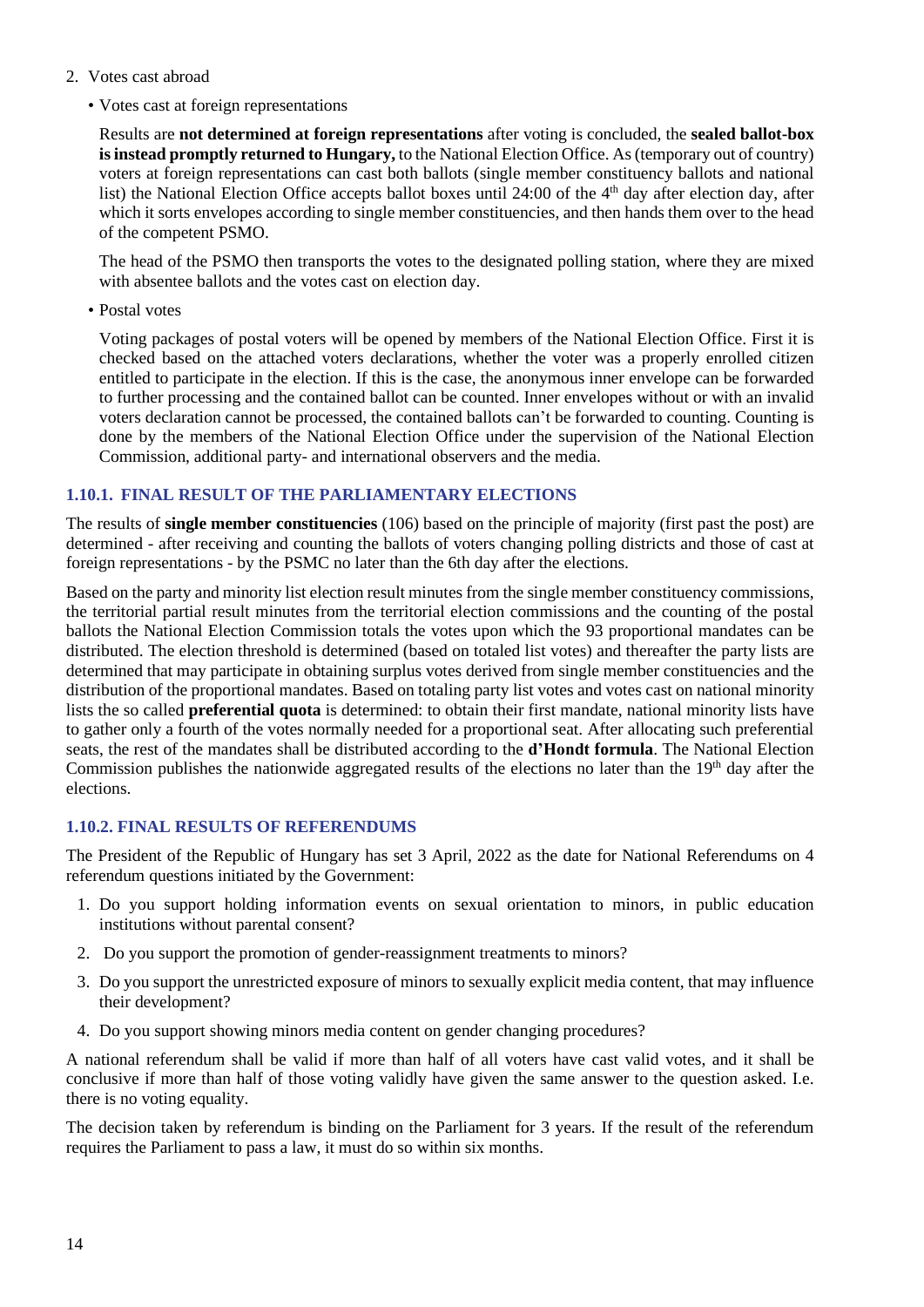#### <span id="page-16-0"></span>**1.11. LEGAL REMEDIES**

#### <span id="page-16-1"></span>**1.11.1. TYPES OF LEGAL REMEDY**

The three forms of legal remedy are objection, appeal, and request for judicial revision.

- An **objection** is a legal remedy instrument that may be lodged by enrolled voters, candidates, nominating organisations or anyone else concerned in the given case, citing reference to the infringement of legislation applicable to elections or that of the basic principles of elections and the election procedure.
- Any natural or legal person concerned in the given case may lodge an **appeal** against an election commission's first instance resolution.
- Request for **the judicial revision** of an election commission's resolution in the second instance, and against the National Election Commission's resolution may be filed by any natural or legal person concerned in the case at the Supreme Court.

As a special, extra-ordinary form of legal remedy **constitutional complaints** may be lodged citing reference to the infringement of constitutional provisions/rights only against Supreme Court decisions.

#### <span id="page-16-2"></span>**1.11.2. TIME LIMITS FOR LEGAL REMEDY**

Time limits must be calculated in calendar days, and as of the infringement being committed or the date when the contended election commission resolution was passed.

A term of preclusion applies to time limits with respect to legal remedy in every case, excusing delays or filing certification is not possible. When examining a delay, the date that is taken into consideration is the one when the request for legal remedy arrived at the election commission. Thus in case of requests for legal remedy submitted through postal channels, it is not possible to cite reference to any delay of a mail piece, nor to the date of dispatch, which potentially was still within deadline.

As a general rule, a **3-day time limit** is implemented in the election procedure to those concerned for filing legal remedy related applications.

#### <span id="page-16-3"></span>**1.11.3. TYPES OF REMEDY – DETAILED**

1. Objections

Objections may be submitted and duty shall not be charged referencing a breach of a legal regulation pertaining to the election or the fundamental principles of election and election procedure (hereinafter: legal violation).

Objections shall be submitted so that they are received by the election commission with scope and competence in adjudging them on the third day after the legal violation at the latest. The election commission shall adjudge objections within **three days** of receipt. Objections may be withdrawn until the adoption of the election commission's resolution; however, the election commission may continue to proceed ex officio.

- If the election commission sustains the objection, it shall
- establish the fact of the legal violation,
- order the violator to cease the violation,
- terminate the election procedure or the part thereof affected by the legal violation and order it to be repeated,
- have the power to issue a fine in case of violations of the rules of election campaigns and violations of the obligations of handing over all recommendation sheets and violations of destroying supplied data.
- If the election commission does not sustain an objection, it shall dismiss it.
- 2. Appeals

**Appeals** aim to revise first instance decisions of election commissions and may be lodged by citing reference to the infringement of legislation or a decision based on legal assessment by a commission. Natural and legal persons affected by the case may lodge this form of legal remedy.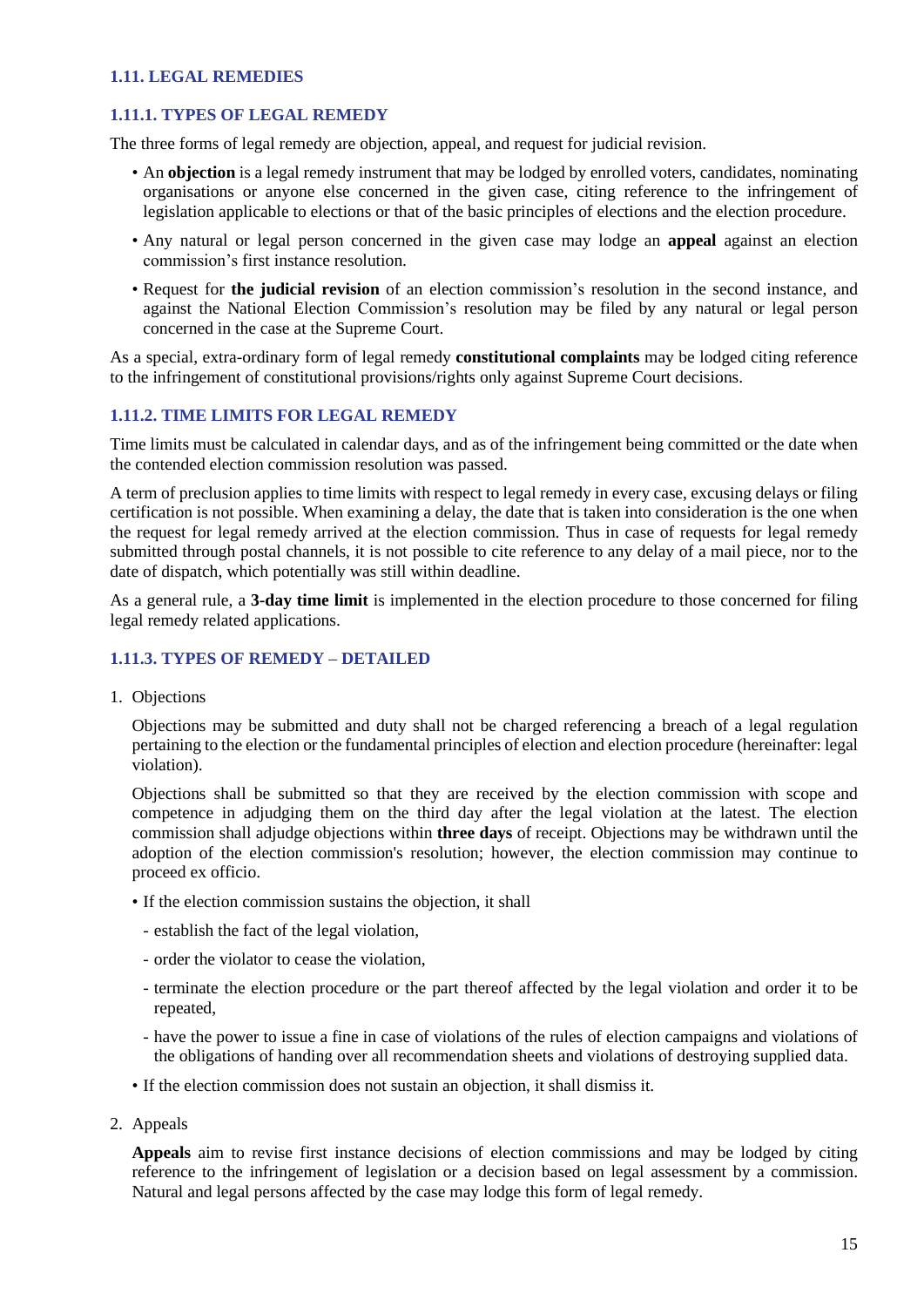Appeals and requests for judicial review shall be submitted to the election commission that issued the challenged resolution (except: decisions of Polling Station Commissions can be contested before the respective Single Member Constituency Commission). Appeals and requests for judicial review shall be submitted so that they are received by the election commission on or before the third day after the adoption of the contested resolution.

In the appeal, new facts and evidence may be brought up, which shall be assessed by the commission together with those that have arisen until then.

In the application for appeal, new facts and evidence may be brought up, which will be considered with equal weight in the circle of the facts and evidence already known in the proceedings.

The election commission shall make one of two decisions regarding the challenged resolution:

- uphold it, or
- alter it.
- 3. Request for judicial review

Natural and legal persons affected by the case may request the **judicial review** of second instance resolutions of election commissions and resolutions of the National Election Commission. The applicants may file their request by citing reference to the infringement of legislation or a decision based on legal assessment by a commission.

Appeals and requests for judicial review shall be submitted so that they are received by the election commission on, or before the **third day** after the adoption of the contested resolution. In the judicial review procedures, **representation by counsel shall be compulsory**.

An exception from this general rule are, requests for judicial review of resolution of the election commission regarding the approval of the content of ballot papers. These shall be submitted so that they reach the election commission that issued the challenged resolution on the day after the election commission's resolution is issued at the latest.

Requests for judicial review shall be adjudged by the **Curia (Supreme Court).**

The Curia shall make one of two decisions regarding the challenged resolution:

- uphold it; or
- alter it.

As a basic rule, **no further legal remedy shall be available with regard to court decisions**, however any person or organisation affected in an individual case may **turn to the Constitutional Court within an extraordinary remedy**:

- If applying a law contrary to the Fundamental Law (Constitution) in the course of a court procedure conducted in the case resulted that
	- their right ensured by the Fundamental Law had been violated, and
	- they had exhausted all possible remedies, or the possibility of remedy is not ensured.
- Against the judicial decision contrary to the Fundamental Law if the in-merit decision or another decision concluding the judicial procedure
	- violates the right of the petitioner ensured by the Fundamental Law, and
	- the petitioner has exhausted available remedies, or the possibility of remedy is not ensured.

If the Constitutional Court declares that any legal regulation or any provision thereof is contrary to the Fundamental Law, it shall annul the legal regulation or provision in whole or in part. If the Constitutional Court declares that a judicial decision is contrary to the Fundamental Law, it shall annul the decision.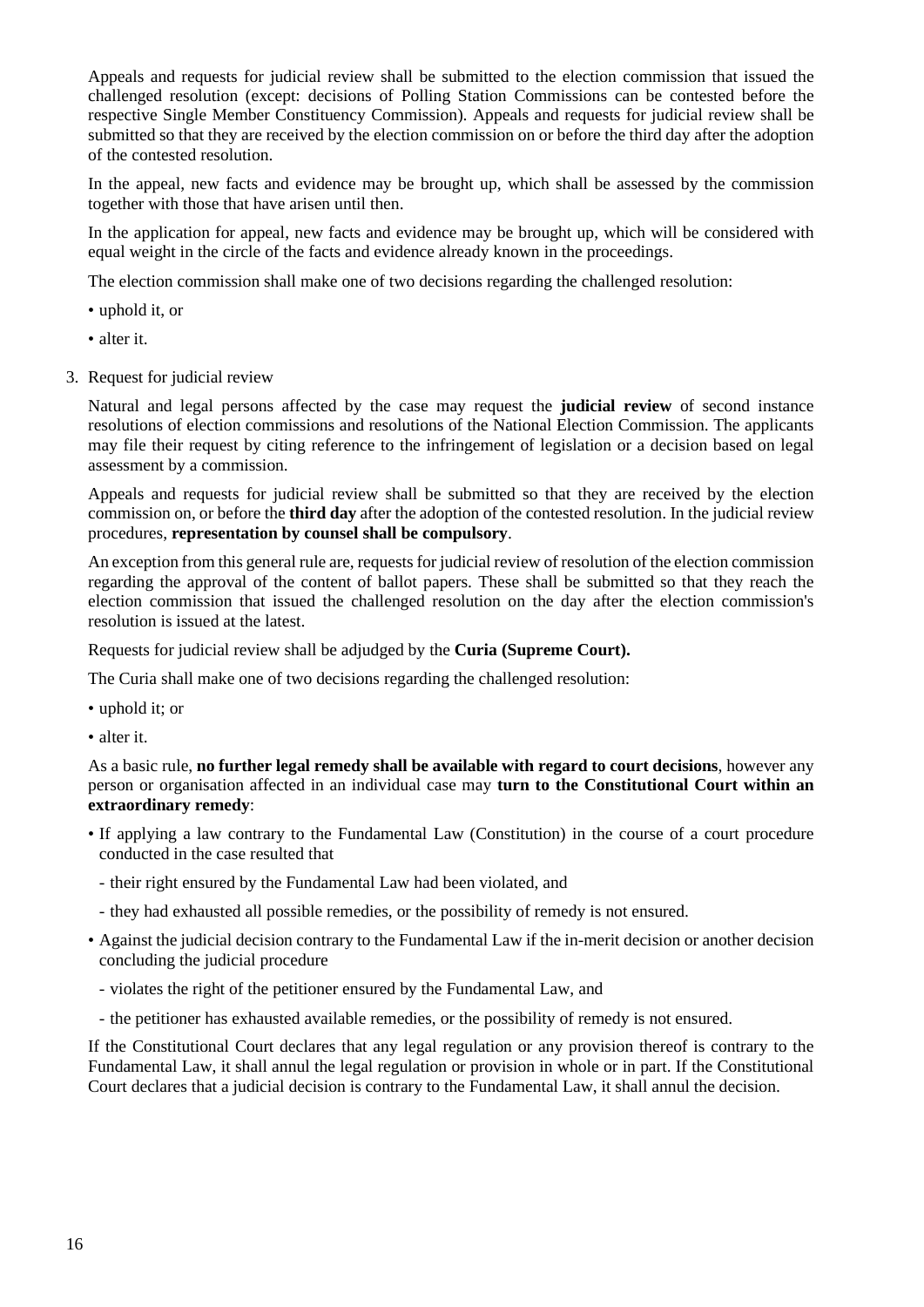#### <span id="page-18-1"></span><span id="page-18-0"></span>**2.1. IT SUPPORT FOR THE ELECTIONS OF MEMBERS OF PARLIAMENT AND NATIONAL REFERENDUMS**

The Hungarian government has been running IT systems since 1989 in order to supervise the processes of general elections, from the setting up of districts through the creation of electoral registers to determining the final legal result.

## <span id="page-18-2"></span>**2.2. CORE IT SYSTEMS PROVIDING SUPPORT TO THE ELECTION OF MEMBERS OF PARLIAMENT**

#### **National Election System (NVR)**

The Integrated Election Services System, which was created according to standard principles, is a complex system that has a shared database and data set, and is comprised of modules that are built up in an integrated manner, for supporting the following election tasks:

- reception and adjudging of requests for enrollment by voters with no Hungarian address,
- group of tasks associated with compiling electoral registers (setting up districts, compiling the initial electoral register and notification pool, keeping electoral registers up to date, closing electoral registers and generating copies of polling district electoral registers thereof, managing foreign representation electoral registers),
- group of tasks associated with preparations for the election of Members of Parliament (entry of parties, candidates, lists in the register, validation of candidate proposals, transfer of information necessary for producing ballot papers and carrying out logistics tasks, managing polling districts' information),
- production and printing of ballot papers,
- tasks to be completed on election day until voting is finished (monitoring turnout rates and extraordinary incidents),
- operative management for ballot counting by means of a management information system,
- automated determination of preliminary vote tallying and of the preliminary results,
- providing support for determining the final official (legal) results of the election and publishing these on a web-based information interface.

#### <span id="page-18-3"></span>**2.3. INTERNET INFORMATION SYSTEM**

The information put to the official website (www.valasztas.hu) by the National Election Office contains nonbiased, non-partisan information exclusively. The Information System is available in Hungarian and also, with limited content, in foreign languages (in English, in French and in German).

The Internet Information System consists of three parts: Parliamentary elections 2022, Referendum 2022 and General election information. The Information System ensures the provision of information to the public at large, election specialist corps, parties, and the media during the preparation and conducting of the election of Members of Parliament and the national referendum.

On the day before and after the election, at the headquarters of the National Election Office, this system will be presented to the international observers, the representatives of the Hungarian and international press and parties. Information can be asked for with regard to its operation, method and infrastructural background. In addition, a screen projection of the internet/intranet information system will also assist information provision.

The Information System provides for displaying election results in polling district depth.

## <span id="page-18-4"></span>**2.4. ELECTION ADMINISTRATION SYSTEM (VÁKIR)**

The Election Administration System is an information system which carries out and organizes administrative tasks associated with the elections. The foremost objective of this system is to operate a closed, secure IT communications channel among national, territorial, as well as local election bodies. This channel offers electronic messaging capability, as well as a forum to those who are registered, which allows for requesting and providing assistance by topic area.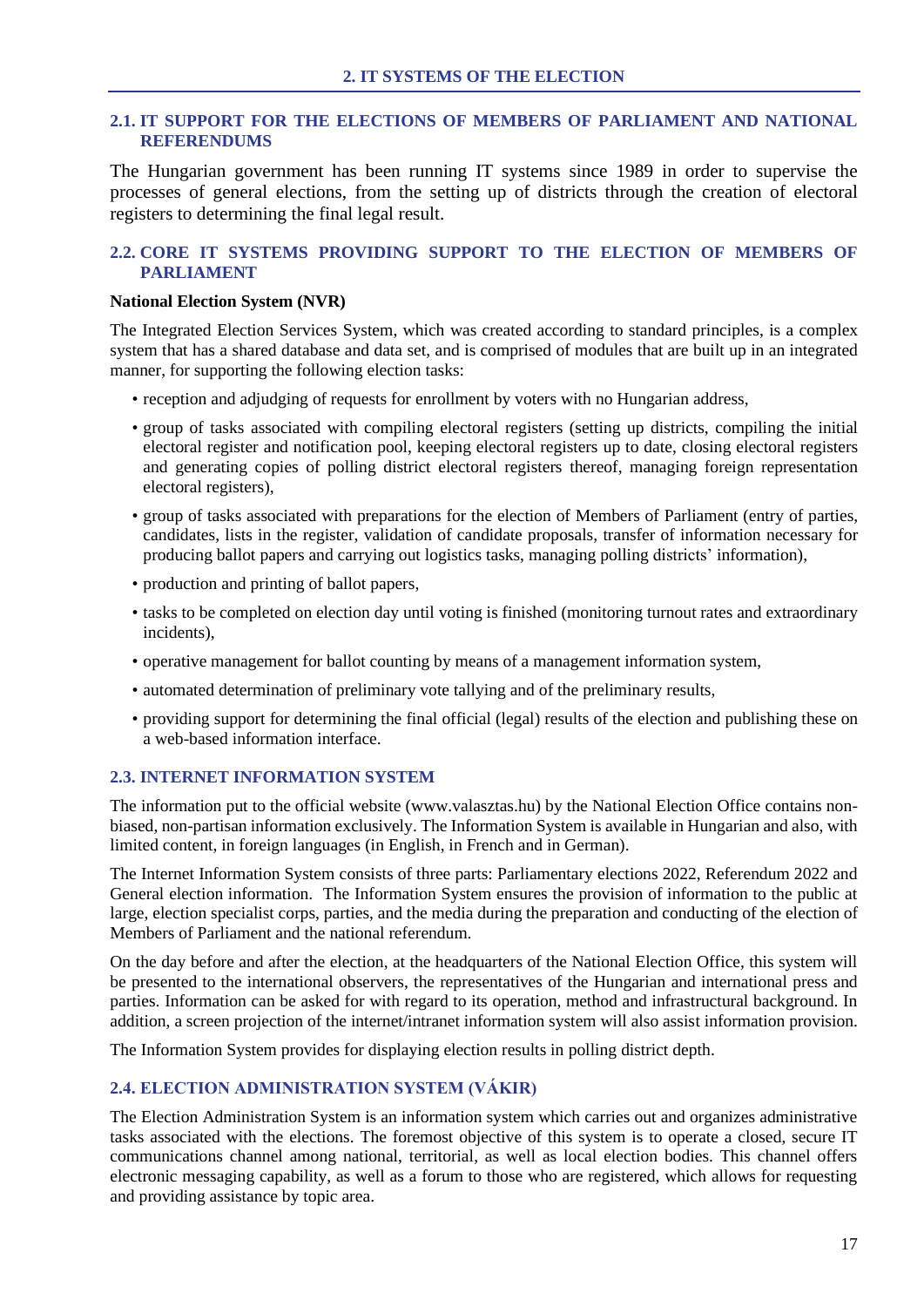The system can be accessed by every Local Election Office with connection to the National Telecommunication Backbone Network, to the document office and registrar network. Only duly authorized computers and users are able to log in to and use the system's closed loop network.

The system furthermore operates as a database that contains election offices' data, sorted in a geographical region system.

## <span id="page-19-0"></span>**2.5. FINANCE AND LOGISTICS SYSTEM (VPIR - VLOG)**

The Finance and Logistics System has the task of providing appropriate IT applications and associated services for the efficient support of the financial, accounting, and logistics work of agencies engaging in the activities that is associated with elections.

It supports the following things on the basis of special budgetary (legal) regulations that regulate how election tasks are conducted:

- budgeting and planning purchases and cash equivalents,
- regulating financial and logistics (organization) processes,
- completing activities on deadline in a professionally sound manner that enjoys IT support,
- the coordinated work of bodies and specialists participating in execution.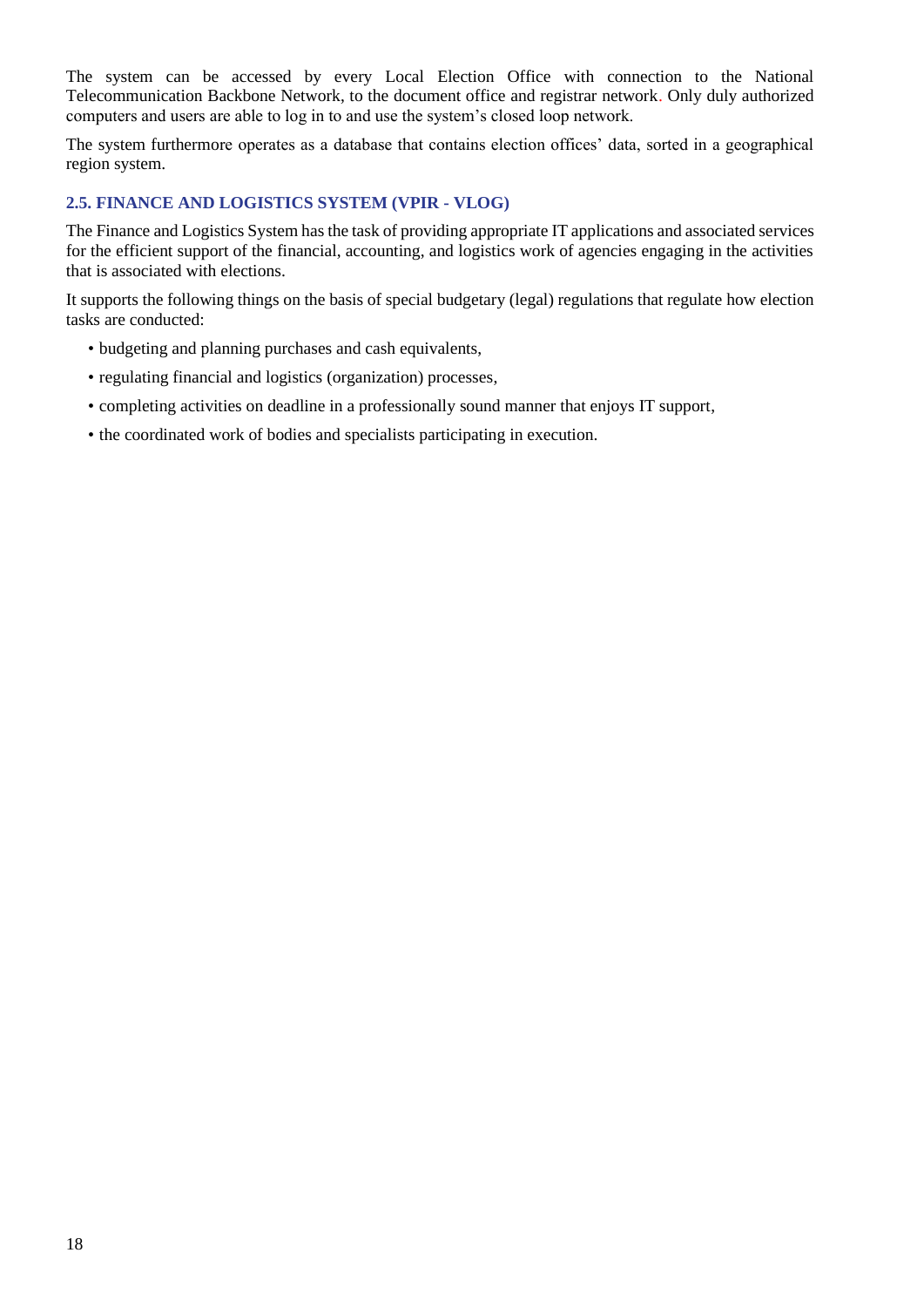## <span id="page-20-1"></span><span id="page-20-0"></span>**3.1. ELECTORAL NOTICE**



2022. április 3-án 6.00 órától 19.00 óráig

tartjuk az

# ORSZÁGGYŰLÉSI KÉPVISELŐK VÁLASZTÁSÁT

és az

# ORSZÁGOS NÉPSZAVAZÁST.

Amennyiben lakóhelyétől eltérő helyen szeretne szavazni, 2022. március 25-én 16.00 óráig átjelentkezhet, vagy kérheti felvételét a külképviseleti névjegyzékbe.

Mozgóurnát a szavazás napján 12.00 óráig kérhet.

Részletes tájékoztatásért forduljon a polgármesteri hivatalban működő helyi választási irodához, vagy látogassa meg a www.valasztas.hu weboldalt.

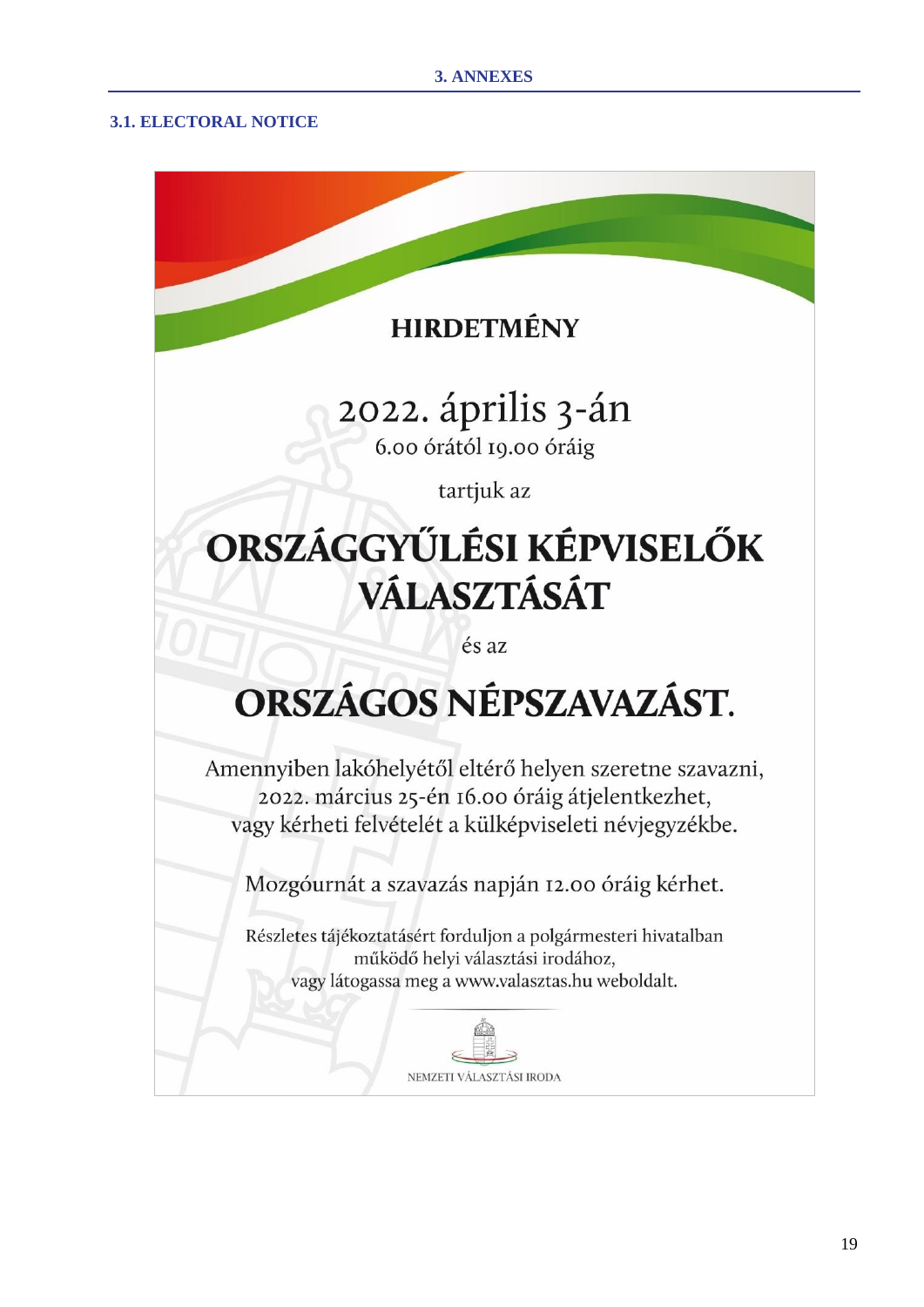## <span id="page-21-0"></span>**3.2. NATIONAL ELECTION COMMISSION**

#### **Elected members:**

- Dr. András Téglási *(president)*
- Dr. Éva Bozsóki *(vice-president)*
- Dr. Róbert Sasvári
- Dr. Áronné Tóta dr. Ildikó Zentai
- Dr. Krisztina Lugossy-Sági
- Dr. Tamás Szalay
- Dr. Adrián Fábián

## **Substitute members:**

Dr. Firicz László

## <span id="page-21-1"></span>**3.3. NATIONAL ELECTION OFFICE**

## **President:**

dr. Attila Nagy

#### **Deputies:**

Dr. Soskuti-Varga Gergely *(vice-president, general management)*

Dr. Péter Minda *(vice-president, financial management)*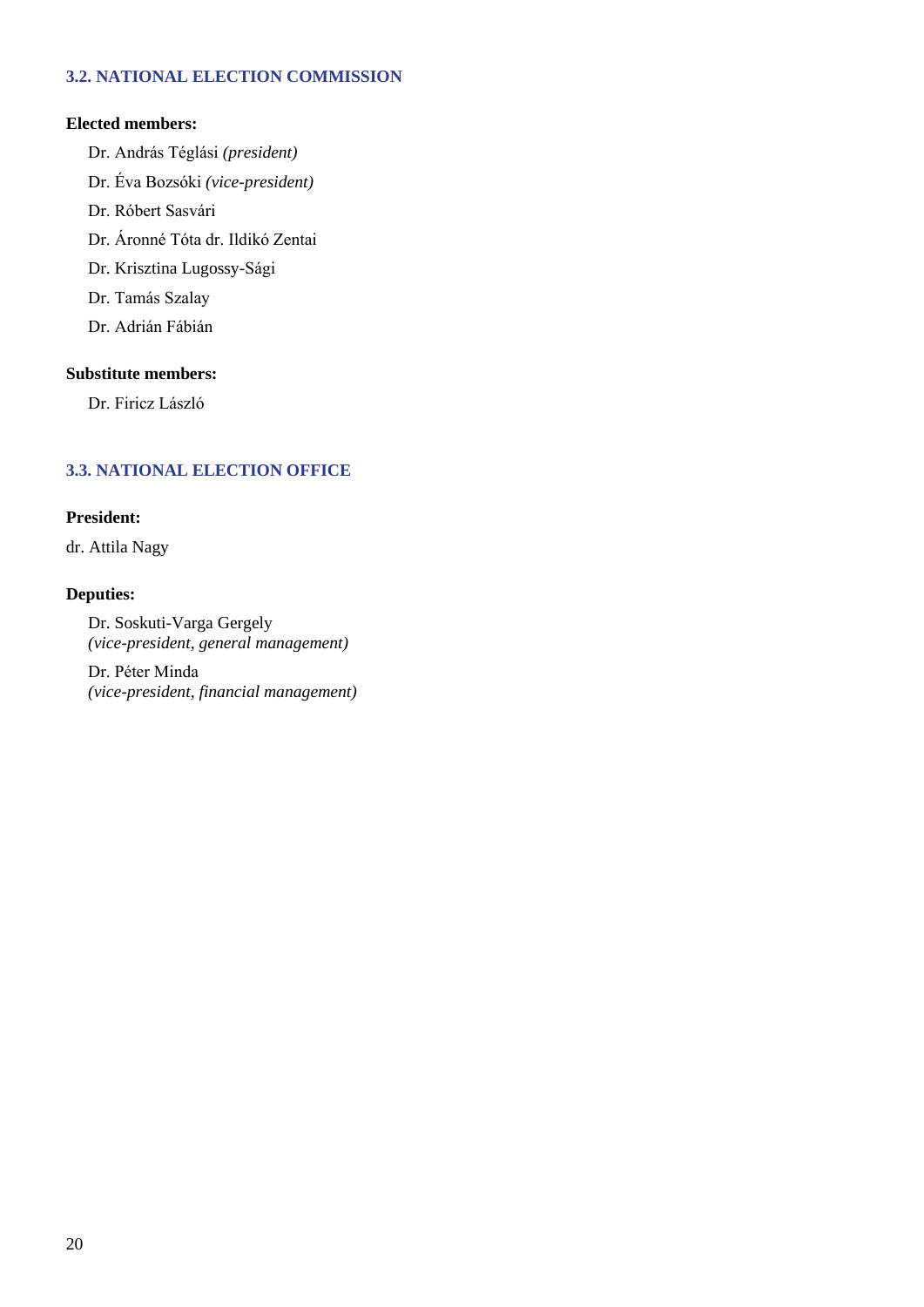## <span id="page-22-0"></span>**3.4. CONTACTS OF TERRITORIAL ELECTION OFFICES**

| <b>County</b>          | <b>Address</b>                              | <b>Telephone</b>         | Fax                      | E-mail                      |
|------------------------|---------------------------------------------|--------------------------|--------------------------|-----------------------------|
| Bács-Kiskun            | 6000 Kecskemét,<br>Deák Ferenc tér 3.       | 76/513-830               | 76/513-801               | jegyzo@bacskiskun.hu        |
| Baranya                | 7621 Pécs,<br>Széchenyi tér 9.              | 72/500-402               | 72/500-469               | valasztas@baranya.hu        |
| Békés                  | 5600 Békéscsaba,<br>Árpád sor 18.           | 66/441-141               | 66/441-122               | tvb@bekesmegye.hu           |
| Borsod-Abaúj-Zemplén   | 3525 Miskolc,<br>Városház tér 1.            | 46/517-724               | 46/352-525               | tvi@hivatal.baz.hu          |
| <b>Budapest</b>        | 1052 Budapest,<br>Városház utca 9-11.       | 1-327-1177               | 3-188-188                | ugyfelszolgalat@budapest.hu |
| Csongrád               | 6722 Szeged,<br>Tisza Lajos Krt. 2-4.       | 62/886-840               | 62/425-435               | valasztas@csongradcsanad.hu |
| Fejér                  | 8000 Székesfehérvár,<br>Szent István tér 9. | 22/312-144               | 22/312-144               | fejer@fejer.hu              |
| Győr-Moson-Sopron      | 9021 Győr,<br>Városház tér 3.               | 96/522-235               | 96/522-224               | visz@gymsmo.hu              |
| Hajdú-Bihar            | 4024 Debrecen,<br>Piac u. 54.               | 52/507-524               | 52/507-514               | valasztas@hbmo.hu           |
| Heves                  | 3300 Eger,<br>Kossuth L. utca 9.            | 36/521-303               | 36/521-406               | tvi@hevesmegye.hu           |
| Jász-Nagykun-Szolnok   | 5001 Szolnok,<br>Kossuth L. út 2.           | 56/795-785               | 56/505-999               | fojegyzo@jnszm.hu           |
| Komárom-Esztergom      | 2801 Tatabánya,<br>Fő tér 4.                | 34/517-122               | 34/311-690               | veres.zoltan@kemoh.hu       |
| Nógrád                 | 3100 Salgótarján,<br>Rákóczi út 36.         | 32/522-520               | 32/620-151<br>32/620-152 | valasztas@nograd.hu         |
| Pest                   | 1052 Budapest,<br>Városház u. 7.            | 1/233-6810               | 1/233-6890               | valasztas@pestmegye.hu      |
| Somogy                 | 7400 Kaposvár,<br>Fő utca 10.               | 82/898-246               | 82/510-181               | tvi@som-onkorm.hu           |
| Szabolcs-Szatmár-Bereg | 4400 Nyíregyháza,<br>Hősök tere 5.          | 42/599-510               | 42/599-514               | jegyzo@szszbmo.hu           |
| Tolna                  | 7100 Szekszárd,<br>Szent István tér 11-13.  | 74/505-606               | 74/505-611               | fojegyzo@tolnamegye.hu      |
| Vas                    | 9700 Szombathely,<br>Berzsenyi tér 1.       | 94/515-700               | 94/515-717               | drstankovits@vasmegye.hu    |
| Veszprém               | 8200 Veszprém,<br>Megyeház tér 1.           | 88/545-021<br>88/545-083 | 88/545-012<br>88/545-087 | jegyzo@vpmegye.hu           |
| Zala                   | 8900 Zalaegerszeg,<br>Kosztolányi D. u. 10. | 92/500-711               |                          | mester.laszlo@zalamegye.hu  |